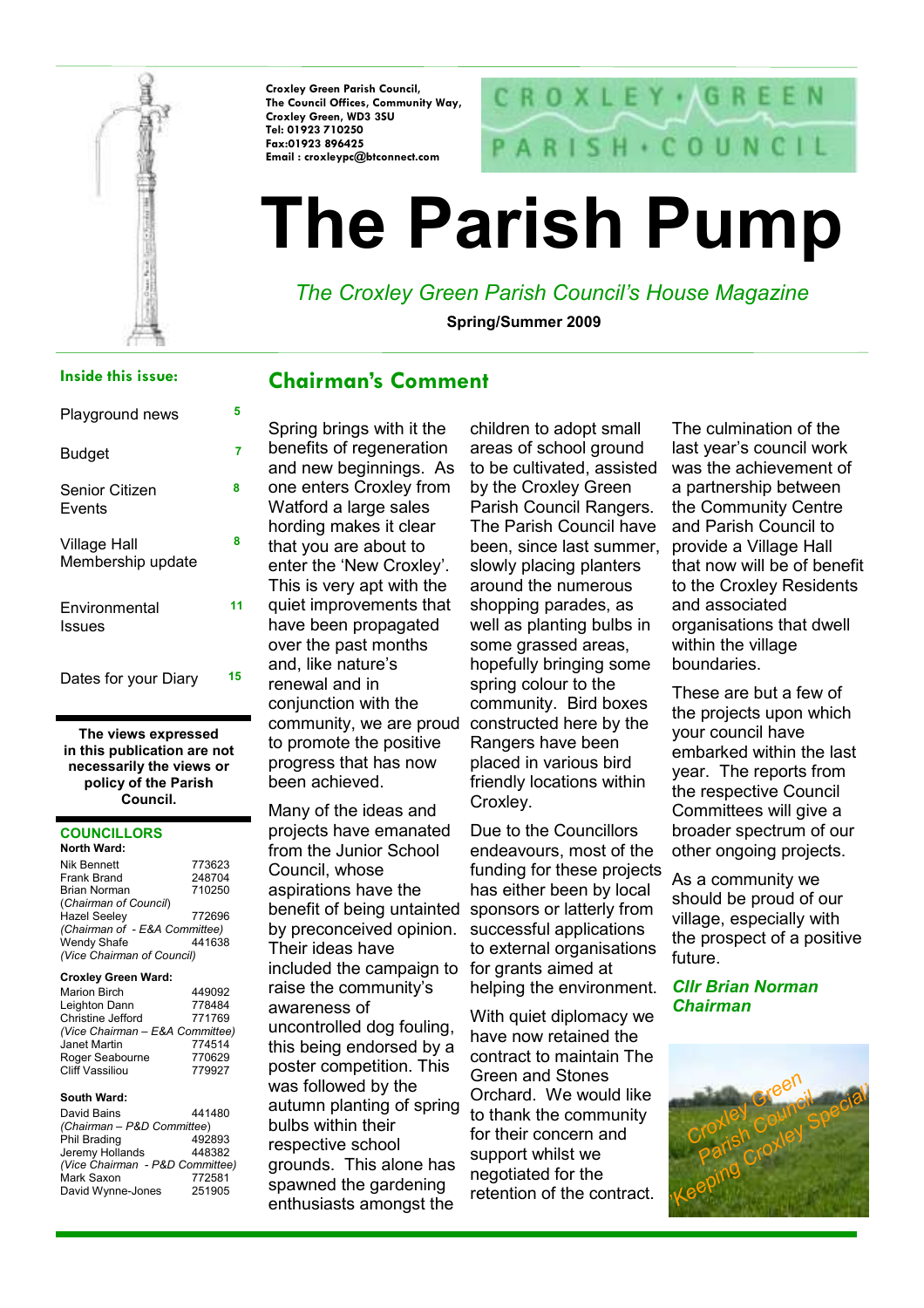# Page 2 The Parish Pump **Flowers in Croxley** The Parish Pump

#### Flowers4Croxley

Spring has sprung and summer is seeping into our village. We are beginning to enjoy summer evenings admiring the herbaceous borders, dead heading the petunias and digging up the daisies from the lawn…talking about daisies, have you by any chance noticed more and more flowers popping up all over our village? Did you happen to spot the thousands of spring daffodils splashing yellow on our village verges? Or have you noticed the blooming baskets, barrels and beds brightening up some of our shopping parades? Perhaps you've spotted the flower filled beds outside the shops in Watford Road when you've popped in for a hairdo or a curry? If not, surely you must have noticed several rose beds 'rising' from the Two Bridges roundabout?

We hope you have noticed at least some of our efforts because the Flowers4Croxley committee has been working very hard to provide a splash of colour all year round. In case this is the first you've heard of us,

Flowers4Croxley was formed by residents and Parish Councillors in partnership with the Parish Council in March 2008 for the sole purpose of brightening up our village. You may be interested to know that research indicates that improving/enhancing the environment you live in has a positive impact on all sorts of anti-





social behaviour... We certainly hope so!

With an initial start up budget of £350 from the Parish Council, our funds very quickly 'grew' to over £2000 thanks to our fantastic local businesses and shops who 'dug deep' and made generous donations. In fact, donations are still growing, along with offers of help from our great community who really seem to be supporting this project. In fact, last summer we had a problem watering flower beds during a particularly dry spell. Not only did the nearby shops make a concerted effort to keep the flowers alive, but Shamma Drycleaners gave us permission to connect an outside tap to their water supply and a friendly Croxley plumber, Ben Guest, has since agreed to plumb in the tap free of charge enabling volunteers to use a hose pipe in dry spells. Volunteers have also helped to clear beds ready for planting and local school children have helped the Parish Rangers plant literally thousands of bulbs. All in all, it's been a pretty successful year!

And it doesn't end there! We still have lots of other projects lined up. With the dedicated help of Parish Secretary Amanda Taft, who spent hours filling in the paperwork, we fulfilled stringent criteria and were successful in our bid for a grant to provide and maintain flowerbeds on the Two Bridges roundabout – believe me, this was no mean feat! We also plan to provide floral troughs under the 'welcome' signs at the

main entrances to our village which we believe will send a positive message about our environment to residents and visitors. The Parish Rangers have also worked really hard on our behalf, but a project particularly close to their hearts is the Flowers4Croxley initiative to encourage local schools to grow their own produce and enable children to taste their very own home grown fruit and vegetables. We have been liaising with the schools to find out exactly what



they need and, as a result, several large vegetable patches have already been constructed by the Rangers and planted out by children at Little Green School. Yorke Mead School is next.

Lots of residents have already commented on the positive impact the floral displays are having and we are getting requests to provide planters and baskets elsewhere in the village. If you know of an area which would benefit, please contact us via the Parish Council and we will see what we can do. Of course, we rely on donations and volunteers, so please let us know if you can help us in any way too! Meanwhile we would like to give a huge thanks to the following people/organisations for their support so far:

Shamma Drycleaners – for kindly allowing us to plumb in a tap to aid watering, Ben Guest Services - for providing and plumbing in the tap free of charge and Cllr Leighton Dann – for propagating most of our summer bedding plants and saving the geraniums which were about to freeze to death in my greenhouse.

Mandy Grant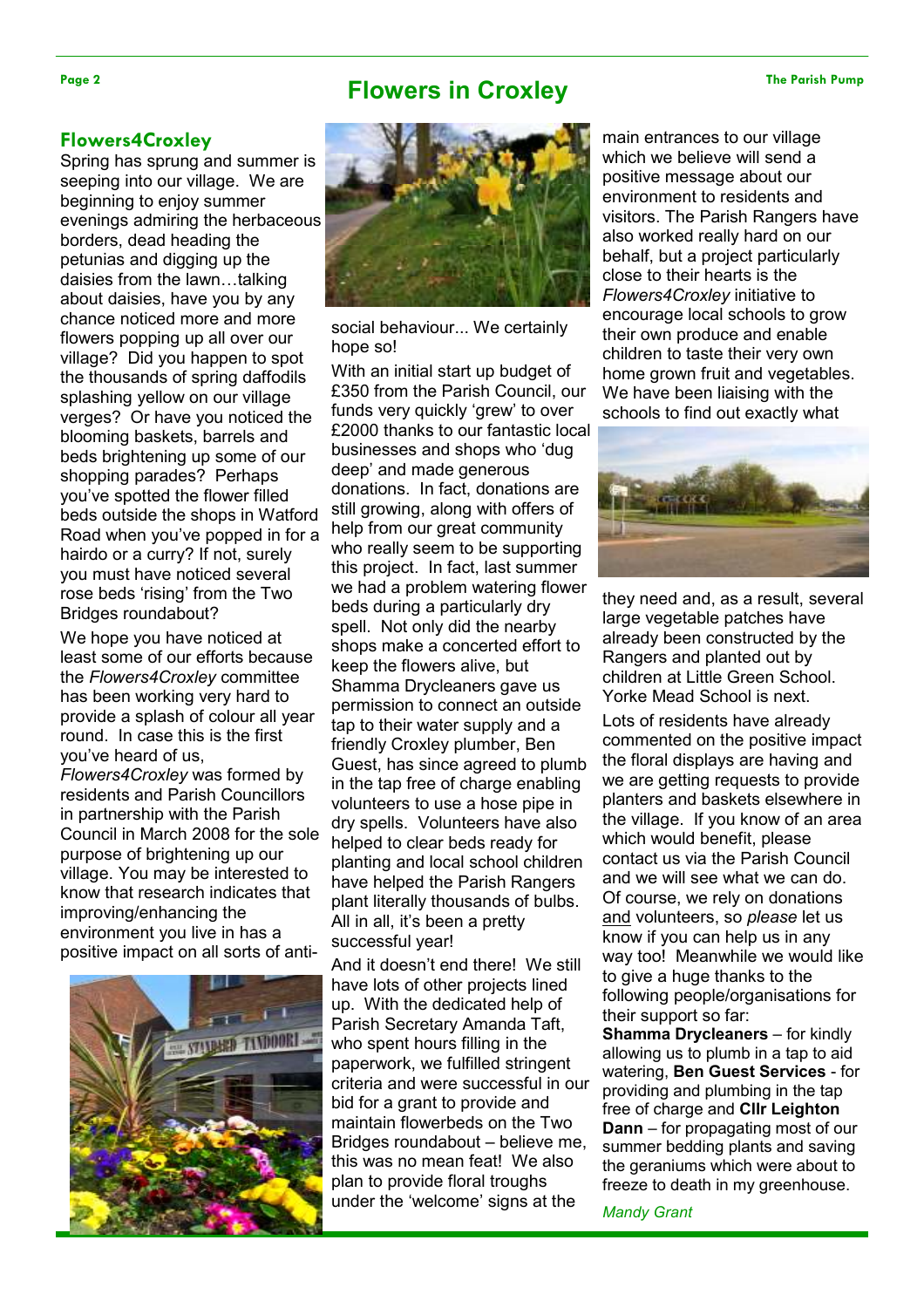### Page 3 The Parish Council Event Updates The Parish Pump

### **Daffodils**

Spring is finally here and is very welcome following such a hard, cold winter. After all the efforts of the primary school children of Croxley, we were rewarded with what can only be described as magnificent displays of daffodils to herald the end of winter. Little Green Lane's verges were transformed by the pupils of Little Green School from white pillows of snow to beautiful green and yellow flower covered delights to the eye. It's great to see the benefits of their hard work for all to appreciate.

In central Croxley, Barton Way recreation ground has also been stunning local residents with masses of daffs popping up around the play area and around trees within the park. Thanks to the hard work of Malvern Way's students for improving this area so much.

Moving further around Croxley it's not hard to spot where the pupils of Yorke Mead School had so eagerly planted daffs, late last year. The footpath between Dulwich Way and the Guild of Sport was a delight to pass through due to their efforts, and the boundary of Stones Orchard and their school field could only be described as amazing.

I'm sure all the users of this area have benefited from this abundance of colour.

Many thanks go out to all the students who made this possible and through their hard work we have all been rewarded with floral displays that will be repeated for many years to come. It truly is an achievement they can all be proud of and shows a little hard work can go a very long way and can be enjoyed by all.

I hope future generations of students will be able to add to this and give us even more colourful open spaces to mark spring's



arrival in years to come. Perhaps we will be the brightest village around!!

Andrew Goddard **Ranger** 

#### Chairman's Charity Quiz

On Saturday 21 February, Croxley Green Parish Council held its 8<sup>th</sup> Chairman's Charity Quiz Night under the guidance of Cllr Mark Saxon as Question Master. The annual event was organised by Cllr Christine Jefford with the assistance of Parish Cllrs, staff and friends.

This year's nominated charity was Herts Air Ambulance – we understand that the funds raised will be utilised in Hertfordshire. We were also lucky to have two representatives from the charity present at the event who explained a little of the work the air ambulance does.

The evening was a great success with 96 'quizzers' sitting down to supper and the quiz. The evening resulted in a grand total of £863.42 being raised. The Parish Council would like to thank everyone who provided raffle prizes or took part in the quiz.

The winning team, led by Cllr Marion Birch, was presented with an Easter egg each together with a certificate to mark the occasion.

#### Cllr Christine Jefford

### Visit to Somerset House Ice Rink

A coach of 48 senior citizens visited Somerset House on a crisp December afternoon to watch the thrills and spills on the rink. The coach then made its way to the West End to see the Christmas decorations in Regent Street, Oxford Street and the adjoining streets, passing Trafalgar Square en route in order to see the traditional Norwegian Christmas tree and illuminations. The coach then returned to Croxley Green after a very pleasant afternoon.

#### Cllr Christine Jefford

#### Gardening Clubs

The children of Croxley Green have been very keen to start gardening and, thanks to the Parish Rangers, things are really starting to happen.

Only a few weeks ago, at a meeting in the Parish Council Office, plans were made for the Rangers to help the Primary Schools in Croxley Green.

Immediately they set to work making raised beds for planting at all the schools. They have also given advice for planting and have joined Gardening Club meetings at Little Green School to help the very enthusiastic children with their work. Much of this work is being funded by the Parish Council.

It is planned that the support from the Rangers will not stop here and that they will be able to help at the various schools throughout the year to give advice and much needed muscle power with the heavier work!

Soon the children will be enjoying the fruits of their labour and will be tucking into the fresh vegetables they have grown.

Cllr Wendy Shafe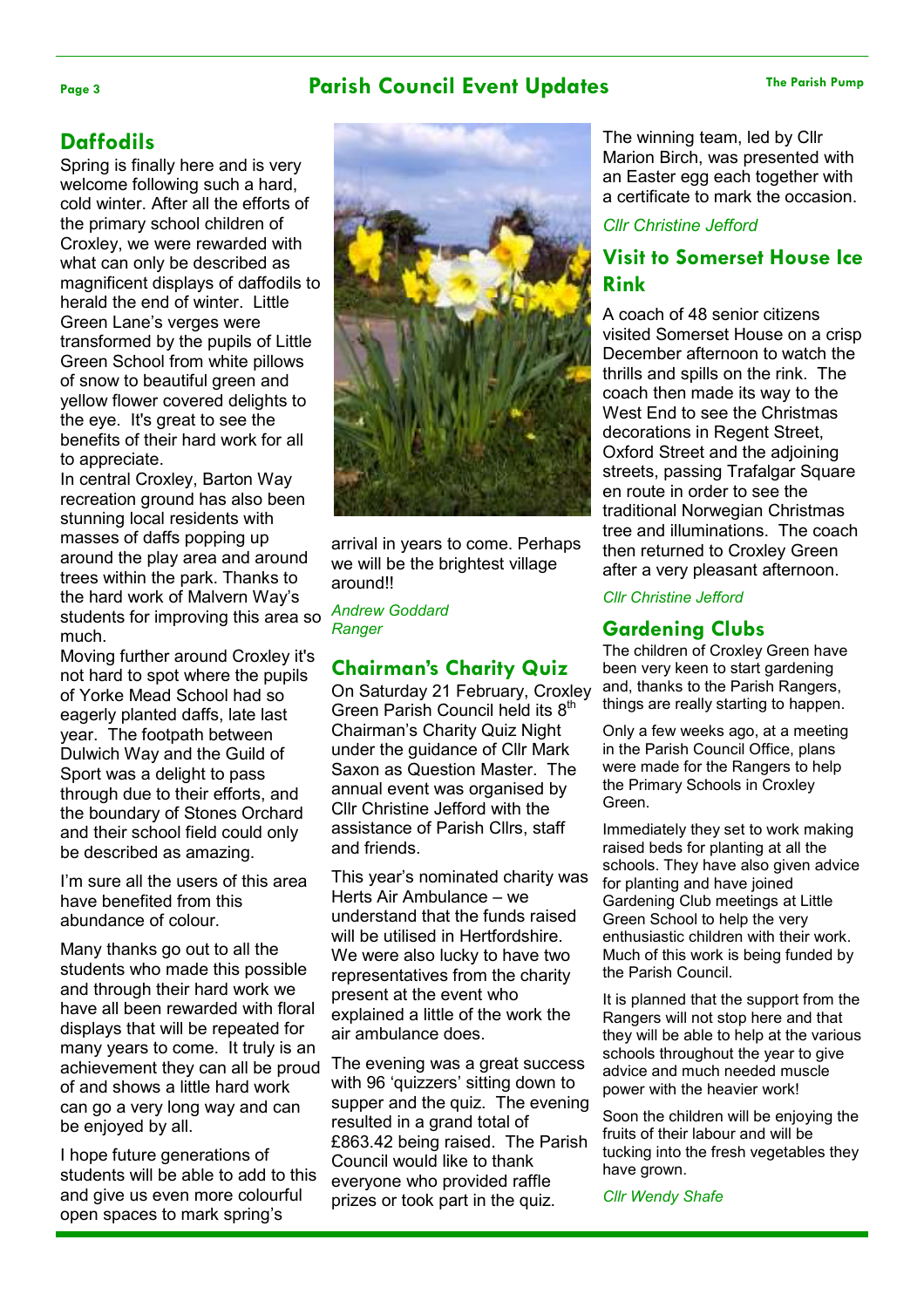Creative Floristry

www.fantasyflowers.co.uk t: 01923 777 597 t: 01923 777 788

Modern & Traditional Desians

Credit Cards Welcome



**RICKMANSWORTH**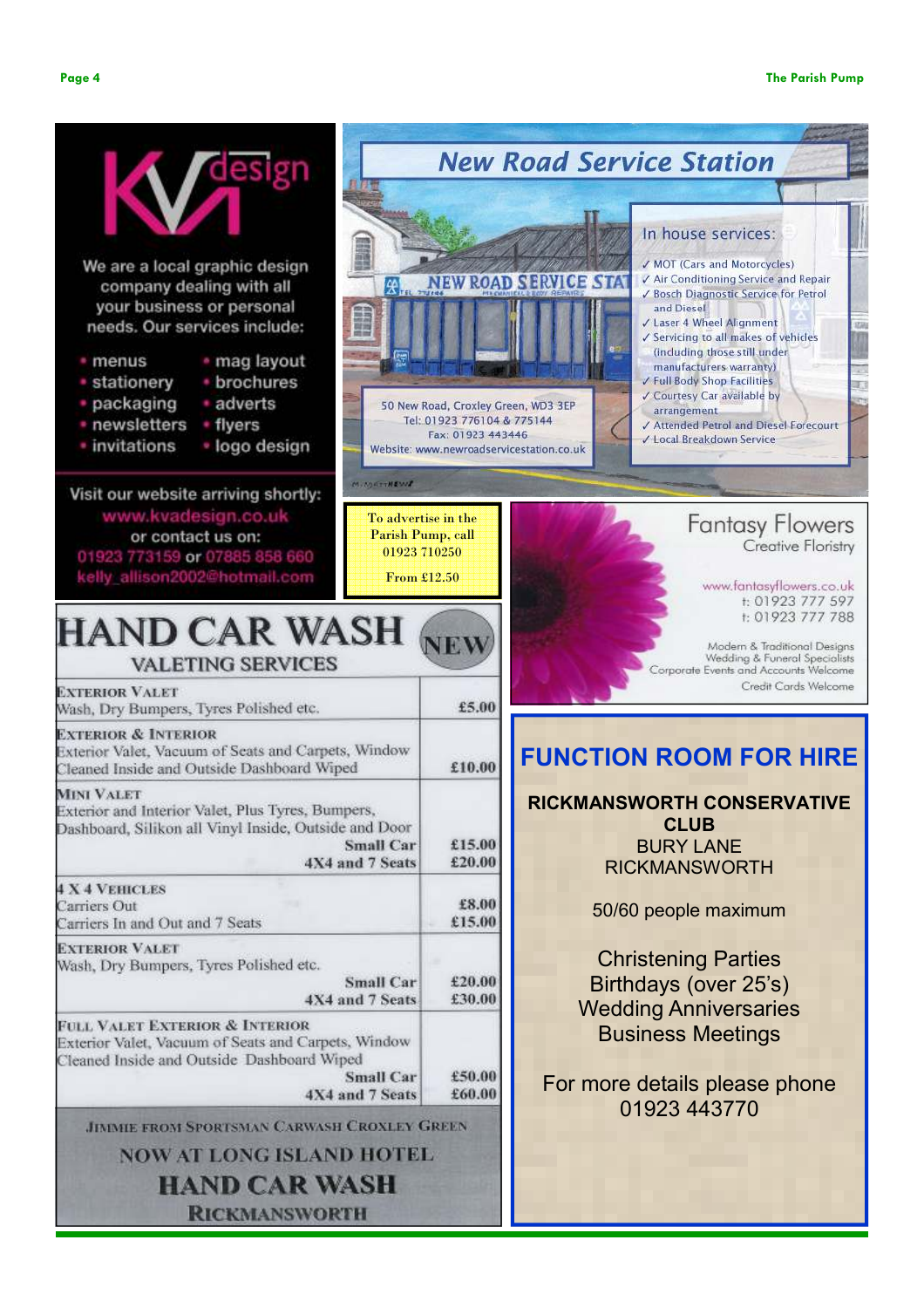#### Play Area Transformations Watch out for changes to the play areas in Croxley!

We have got permission from Three Rivers District Council to add playground games markings to the multi skills court in Barton Way recreation ground. This we hope will be done before half term in May, but certainly by the summer holidays, and will provide an area for younger children to play. It will include a range of markings to encourage balance, target practice, co-ordination and cycling skills.

It is hoped that this area will then be used, particularly during school hours, by the younger children to widen their play experiences and to extend the use of the court. The markings will be away from the ends of the court where the basketball nets are so that older children will be able to use the court as well at other times.

The next phase of development will be in partnership with Three Rivers, and possibly Herts County Council by way of a grant. This will see a total

#### Neighbourhood Watch

Although our village is one of the safest in Three Rivers it still relies on everyone keeping a look out for the occasional anti-social problem that crops up. For this it needs volunteers in each area to act as co-ordinators as well as representatives in each street.

At the annual Neighbourhood Watch conference last November, each area had a table allocated to it with ten seats: most were full but our Croxley Green table had only two representatives. Something is wrong if we are the only area without representatives.

Being on Neighbourhood Watch is not hard work: in fact normally nothing happens in Croxley. I have only been asked to deal with two incidents in my ten-year experience – but we need volunteers so that we don't end up as the only village in South West Herts which is unrepresented. In North Croxley there is currently no one at all so we would really like one or two publicspirited residents to join up.

transformation of the play area in Barton Way with new ideas and equipment. There will be an extensive consultation period where the views of children and teenagers will be sought and considered so that the young people of Croxley have an area which they can use and enjoy, and feel some sort of ownership for, as they will have a say in what goes into it!

We will keep you informed, but do let us know what you want to see and do in the parks in Croxley through the consultations, via school councils, at our stand at The Revels in June or by email/letter to the Parish Office. It will take time but we should soon have play areas to be proud of in Croxley!

Cllrs Janet Martin and Wendy Shafe

#### New Face of Croxley Tennis Club

Residents of Croxley Green might have noticed a dramatic change in the facilities at Croxley Tennis Club over the last few months. Those members who valued the fading

Everything is computerised nowadays Alan trained at Dynalarm and (except burglaries of course) so once we get your names we will connect you with Malcolm Adcock – the local area Watch Liaison Officer who sends out a regular update on local events.

If you have made up your mind to serve the community in this way contact David Wynne-Jones on 01923 251905 or Geoff Ellis on 01923 772434.

Remember 'A friend is a stranger you have yet to meet' and 'a neighbour is someone whose property needs safeguarding just as much as yours does.' Pick up that phone.

David Wynne-Jones

#### Interview with Mr Alan Withey, Managing Director of M25 Secuity Systems Ltd

Alan was born in Croxley Green where he lived until recently when he moved to Abbots Langley with his wife Janey.

elegance of subsiding courts and a clubhouse built from a converted portakabin have been won over by a major redevelopment of the site.

Now boasting six floodlit courts, three of them new, two mini-tennis courts and an impressive new clubhouse, Croxley Tennis Club is rapidly becoming the place to be seen in the area. Attractive to budding Andy Murray's of all ages and standards, the Club would welcome new players and there is a range of membership packages available to suit all pockets, even in the current economic climate!

In its final stages of regeneration, Croxley Tennis Club can now rightly take its place alongside other local amenities that make Croxley Green such a good place to live.



attended Harrow Technology College. He started the business in 1980 under the name of Securalarm and in due course the name was changed to M25 Security. The business, which has been based in New Road for the past 16 years, started with a staff of one (Alan!), which in time increased to four plus administration staff.

M25 supply systems to residential, commercial and industrial premises within a 50 mile radius of Croxley Green – they have even fitted an alarm system in France!

Alan believes that every home and business benefits from a security system to deter uninvited guests from entering a property. Electronic security is the most effective deterrent to prevent your premises from being burgled, vandalised or damaged by fire.

M25 supplies alarm systems, CCTV and access alarm systems. For further details please contact 01923 441117 or www.m25security.co.uk.

Cllr Christine Jefford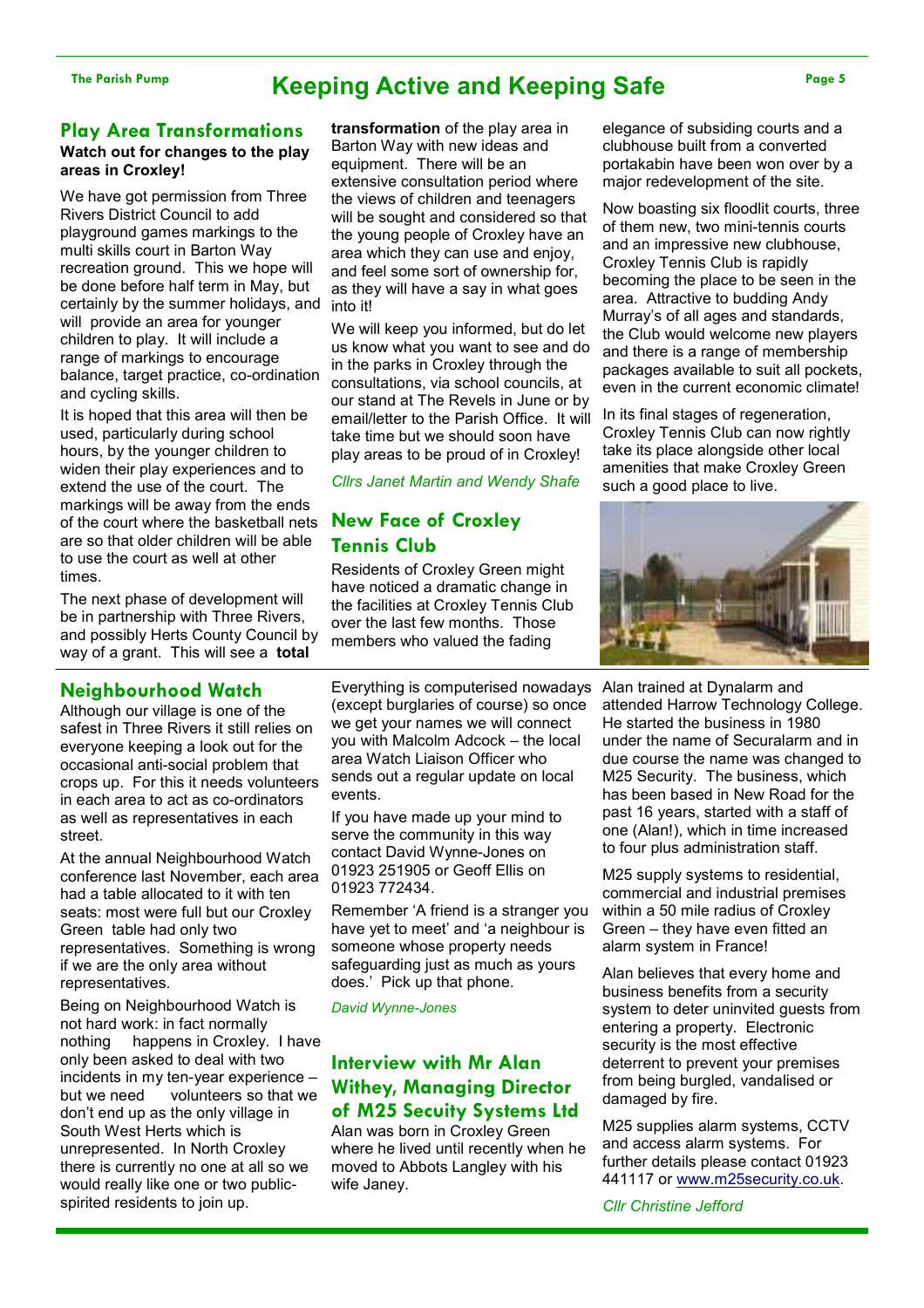# The Parish Council Budget 2009-2010

|            | <b>Finance &amp; Administration</b> |                        | <b>Budget</b> | <u> 103</u>  | <b>Groundworks</b>                                    |                             | Budget (£)     |
|------------|-------------------------------------|------------------------|---------------|--------------|-------------------------------------------------------|-----------------------------|----------------|
|            |                                     |                        | (E)           | 4001         | Salaries & Wages                                      |                             | 54,535         |
|            |                                     |                        |               | 4006         | <b>Protective Clothing</b>                            |                             | 500            |
| <u>101</u> | <b>General Admin</b>                |                        |               | 4008         | Training                                              |                             | 1,500          |
|            |                                     |                        |               | 4010         | <b>Misc Staff Costs</b>                               |                             | 650            |
| 4001       | Salaries & Wages                    |                        | 64,000        | 4017         | Health & Safety                                       |                             | 1,500          |
| 4007       | Courses / Confer-                   |                        | 50            | 4018         | Refuse Disposal                                       |                             | 50             |
|            | ences                               |                        |               | 4037         | Grounds Maintenance                                   |                             | 2,000          |
| 4008       | Training                            |                        | 250           | 4041         | <b>Equipment Hire</b>                                 |                             | 200            |
| 4009       | Travel                              |                        | 1,200         | 4042         | <b>Equipment Maintenance</b>                          |                             | 1,100          |
| 4011       | Rates                               |                        | 3,000         | 4046         | <b>Equipment Purchased</b>                            |                             | 1,600          |
| 4012       | <b>Water Rates</b>                  |                        | 900           | 4051         | Vehicle License & Insurance                           |                             | 1,600          |
| 4013       | Rent                                |                        | 100           | 4055         | Fuel & Oil - LS08 WCP                                 |                             | 1,200          |
| 4014       | Light & Heat                        |                        | 1,500         | 4060         | Fuel & Oil - Ground-                                  |                             | 1,000          |
| 4016       | Janitorial                          |                        | 1,400         | 4070         | Maintenance - LS08 WCP                                |                             | 500            |
| 4017       | Health & Safety                     |                        | 100           | 4071         | Maintenance - Tractor                                 |                             | 500            |
| 4020       | Misc Establishment Costs            |                        | 500           | 4072         | Maintenance - Ride on Mower                           |                             | 570            |
| 4021       | Telephone & Fax                     |                        | 1,600         |              |                                                       |                             |                |
| 4023       | Stationery, Printing & Postage      |                        | 1,600         |              | <b>OverHead Expenditure</b>                           |                             | 69,005         |
| 4025       | Insurance                           |                        | 3,900         | 1061         | Agency Income - HCC Mtce                              |                             | 1,400          |
| 4026       | Photocopy Hire / Charges            |                        | 2,500         | 1062         | Agency Income - TRDC Mrce                             |                             | 0              |
| 4027       | <b>Computer Software</b>            |                        | 500           | 1080         | Miscellaneous Income                                  |                             | 0              |
|            | & IT                                |                        |               |              |                                                       | <b>Total Income</b>         | 1,400          |
| 4036       | Property Mainte-                    |                        | 1,000         |              | 103                                                   | <b>Net Expenditure</b>      | 67,605         |
| 4156       | nance<br>Audit Fees - Exter-        |                        | 960           |              |                                                       |                             |                |
|            |                                     |                        |               | 107          | Grants (incl S137)                                    |                             |                |
| 4157       | Audit Fees - Internal               |                        | 820           | 4200         | Chairman's Charity Expenditure                        |                             | 1,000          |
| 4158       | <b>Accountancy Fees</b>             |                        | 790           | 4711         | S137 Grants                                           |                             | 1,000          |
| 4963       | F&A Project -                       |                        | 28,500        |              | Community Hall Membership Grant                       |                             | 9,100          |
|            | Tfr from Reserves - Pension Contrib |                        | $-6,000$      |              | Tfr from Building Reserves                            |                             | $-19,600$      |
|            | <b>OverHead Expenditure</b>         |                        | 109,170       |              |                                                       |                             |                |
|            |                                     |                        |               |              | <b>OverHead Expenditure</b><br><b>Grants Received</b> |                             | $-8,500$       |
| 1076       | Precept                             |                        | 242,845       | 1077<br>1200 | Chairmans Charity Income                              |                             | 0<br>1,000     |
| 1090       | <b>Interest Received</b>            |                        | 2,300         |              |                                                       | <b>Total Income</b>         | 1,000          |
|            |                                     |                        |               |              | 107                                                   | <b>Net Expenditure</b>      | $-9,500$       |
|            |                                     | <b>Total Income</b>    | 245,145       |              |                                                       |                             |                |
|            |                                     |                        |               | 150          | <b>Community/Village Hall</b>                         |                             |                |
|            | 101                                 | <b>Net Expenditure</b> | $-135,975$    |              |                                                       |                             |                |
|            |                                     |                        |               | 4036         | <b>External Decoration</b>                            |                             | 4,000          |
| 102        | <b>Local Democracy</b>              |                        |               | 4036         | <b>Flood Prevention work</b>                          |                             | 6,500          |
|            |                                     |                        |               |              |                                                       |                             |                |
| 4024       | Subscriptions/Publications          |                        | 2,000         |              | <b>OverHead Expenditure</b>                           |                             | 10,500         |
| 4033       | Parish Pump News-                   |                        | 5,000         |              |                                                       | <b>Total Income</b>         | $\mathbf{0}$   |
|            | letter                              |                        |               |              | 150                                                   | <b>Net Expenditure</b>      | 10,500         |
| 4201       | Chairman's Allow-                   |                        | 500           |              |                                                       |                             |                |
|            | ance                                |                        |               | <u>199</u>   | <b>F &amp; A Capital &amp; Projects</b>               |                             |                |
| 4300       | Events - Revels on the Green        |                        | 1,000         |              |                                                       |                             |                |
|            |                                     |                        |               | 4175         | Sale of Assets                                        |                             | 0              |
|            | <b>OverHead Expenditure</b>         |                        | 8,500         | 4823<br>4824 | Tfr to Vehicle Repl Fund<br>Tfr to Equipt Repl Fund   |                             | 5,900<br>4,100 |
|            |                                     |                        |               |              |                                                       | <b>OverHead Expenditure</b> | 10,000         |
| 1031       | Map Income                          |                        | 50            |              | 199                                                   | <b>Net Expenditure</b>      | 10,000         |
| 1051       | Advertising Income                  |                        | 1,500         |              |                                                       |                             |                |
|            |                                     |                        |               |              | Finance & Admin.                                      | - Expenditure               | 198,675        |
|            |                                     | <b>Total Income</b>    | 1,550         |              |                                                       | - Income                    | 249,095        |
|            |                                     |                        |               |              |                                                       |                             |                |
|            | 102                                 | <b>Net Expenditure</b> | 6,950         |              |                                                       | <b>Net Expenditure</b>      | $-50,420$      |
|            |                                     |                        |               |              |                                                       |                             |                |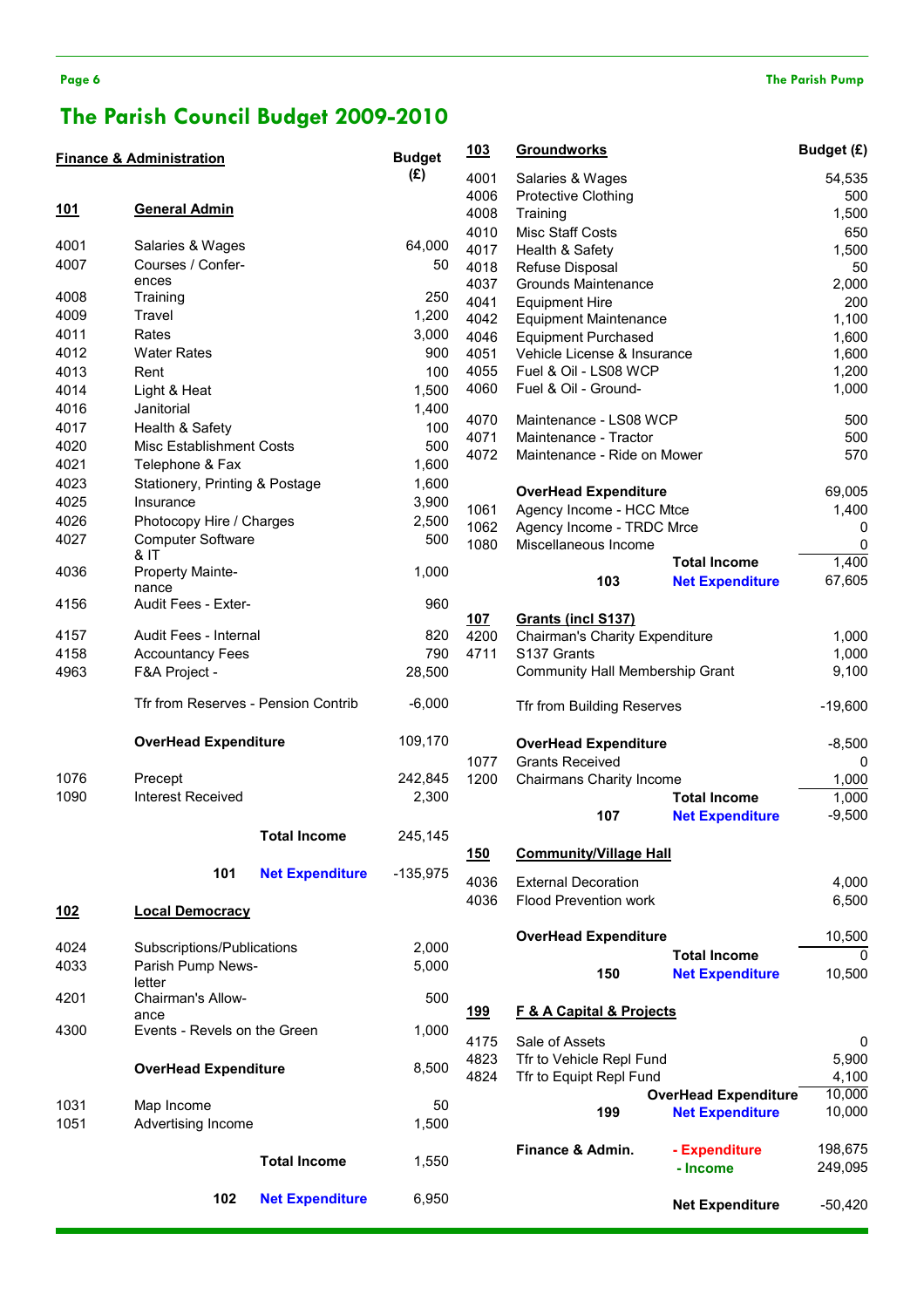The Parish Pump Page 7

# The Parish Council Budget 2009-2010 - cont'd

| <b>Environment &amp; Amenity</b> |                                         | <b>Budget</b><br>(E)   | 299<br>4932<br>4934 | <b>E &amp; A Capital &amp; Projects</b><br>War Memorial Updating<br>Flowers in Croxley/Lamppost planters | Budget (£)<br>2,000<br>1,630                                                     |                                 |                                |
|----------------------------------|-----------------------------------------|------------------------|---------------------|----------------------------------------------------------------------------------------------------------|----------------------------------------------------------------------------------|---------------------------------|--------------------------------|
| <u> 202</u>                      | <b>The Green</b>                        |                        |                     |                                                                                                          | School Flower beds                                                               |                                 | 600                            |
| 4042                             | <b>Equipment Maintenance</b>            |                        | 0                   |                                                                                                          | Development of Play Areas                                                        |                                 | 20,000                         |
|                                  |                                         |                        |                     |                                                                                                          | Tfr from Reserves (Develop Play Area Re-                                         |                                 | $-5,000$                       |
|                                  | <b>OverHead Expenditure</b>             |                        | 0                   |                                                                                                          | <b>OverHead Expenditure</b>                                                      |                                 | 19,230                         |
|                                  | 202                                     | <b>Net Expenditure</b> | 0                   |                                                                                                          | 299                                                                              | <b>Net Expenditure</b>          | 19,230                         |
| 203                              | <b>Open Spaces &amp; Trees</b>          |                        |                     |                                                                                                          | <b>Environment &amp; Amenity</b>                                                 | - Expenditure<br>- Income       | 44,320<br>0                    |
| 4048                             | Plants. Shrubs & Trees - General        |                        | 1,000               |                                                                                                          |                                                                                  | <b>Net Expenditure</b>          | 44,320                         |
| 4049                             | Dog Hygiene                             |                        | 10,000              |                                                                                                          |                                                                                  |                                 |                                |
|                                  | Tfr ex trees                            |                        | $-1,000$            |                                                                                                          | <b>Planning &amp; Development</b>                                                |                                 |                                |
|                                  | <b>OverHead Expenditure</b>             |                        | 10,000              | <u>301</u>                                                                                               | <b>Roads &amp; Street Furniture</b>                                              |                                 |                                |
|                                  |                                         |                        |                     | 4042                                                                                                     | <b>Equipment Maintenance</b>                                                     |                                 | 500                            |
| 1077                             | <b>Grants Received</b>                  |                        | 0                   | 4047                                                                                                     | Footpath Maintenance                                                             |                                 | 300                            |
|                                  |                                         |                        |                     | 4056                                                                                                     | <b>Street Trees</b>                                                              |                                 | 1,500                          |
|                                  |                                         | <b>Total Income</b>    | 0                   |                                                                                                          | Tfr from Reserves ex Equip Maint<br>Tfr from Reserves ex Footpath Maint          |                                 | $-500$<br>$-300$               |
|                                  | 203                                     | <b>Net Expenditure</b> | 10,000              |                                                                                                          | Tfr from Reserves ex Street Trees                                                |                                 | $-1,500$                       |
|                                  |                                         |                        |                     |                                                                                                          |                                                                                  |                                 |                                |
| 211                              | <b>Events</b>                           |                        | 240                 |                                                                                                          | <b>OverHead Expenditure</b>                                                      |                                 | 0                              |
| 4601<br>4602                     | <b>Garden Competition</b><br>Quiz Night |                        | 250                 |                                                                                                          |                                                                                  |                                 |                                |
| 4605                             | Christmas Lights                        |                        | 7,400               |                                                                                                          | 301                                                                              | <b>Net Expenditure</b>          | 0                              |
| 4608                             | Library Xmas Tree                       |                        | 50                  |                                                                                                          |                                                                                  |                                 |                                |
|                                  |                                         |                        |                     | 30 <sub>2</sub>                                                                                          | <b>Community Bus</b>                                                             |                                 |                                |
| 4609                             | Craft Workshop Day                      |                        | 1,100 4702          |                                                                                                          | <b>Community Bus</b>                                                             |                                 | 6,100                          |
| 4610                             | Fireworks on Green                      |                        | 4,500               |                                                                                                          | <b>OverHead Expenditure</b>                                                      |                                 | 6,100                          |
| 4611                             | Senior Citizens trip (Seaside)          |                        | 850                 |                                                                                                          | 302                                                                              | <b>Net Expenditure</b>          | 6,100                          |
|                                  | 4612 Senior Citizens Social             |                        | 200                 |                                                                                                          |                                                                                  |                                 |                                |
|                                  |                                         |                        |                     | 399                                                                                                      | P & D Capital & Projects                                                         |                                 |                                |
|                                  | Tfr from Reserves ex Craft Fair prev yr |                        | $-500$              |                                                                                                          | Miscellaneous Road Safety Works<br>Tfr from Reserves for Misc. Road Safety works |                                 | 35,000<br>$-35,000$            |
|                                  | <b>OverHead Expenditure</b>             |                        | 14,090              |                                                                                                          | <b>OverHead Expenditure</b>                                                      |                                 | 0                              |
| 1080                             | Miscellaneous Income                    |                        | 0                   |                                                                                                          | 399                                                                              | <b>Net Expenditure</b>          | 0                              |
|                                  |                                         |                        | 0                   |                                                                                                          |                                                                                  |                                 |                                |
|                                  |                                         | <b>Total Income</b>    |                     |                                                                                                          | <b>Planning &amp; Development - Expenditure</b>                                  |                                 | 6,100                          |
|                                  | 211                                     | <b>Net Expenditure</b> | 14,090              |                                                                                                          |                                                                                  | - Income                        | 0                              |
| <u>221</u>                       | <b>MSC</b>                              |                        |                     |                                                                                                          |                                                                                  | <b>Net Expenditure</b>          | 6,100                          |
| 4042                             | <b>Equipment Maintenance</b>            |                        | 1,000               |                                                                                                          |                                                                                  |                                 | <b>Agreed</b><br><b>Budget</b> |
|                                  | <b>OverHead Expenditure</b>             |                        | 1,000               |                                                                                                          |                                                                                  | <b>Total Budget Expenditure</b> | 249,095<br>249,095             |
|                                  | 221                                     | <b>Net Expenditure</b> | 1,000               |                                                                                                          |                                                                                  | <b>Net Expenditure</b>          | 0                              |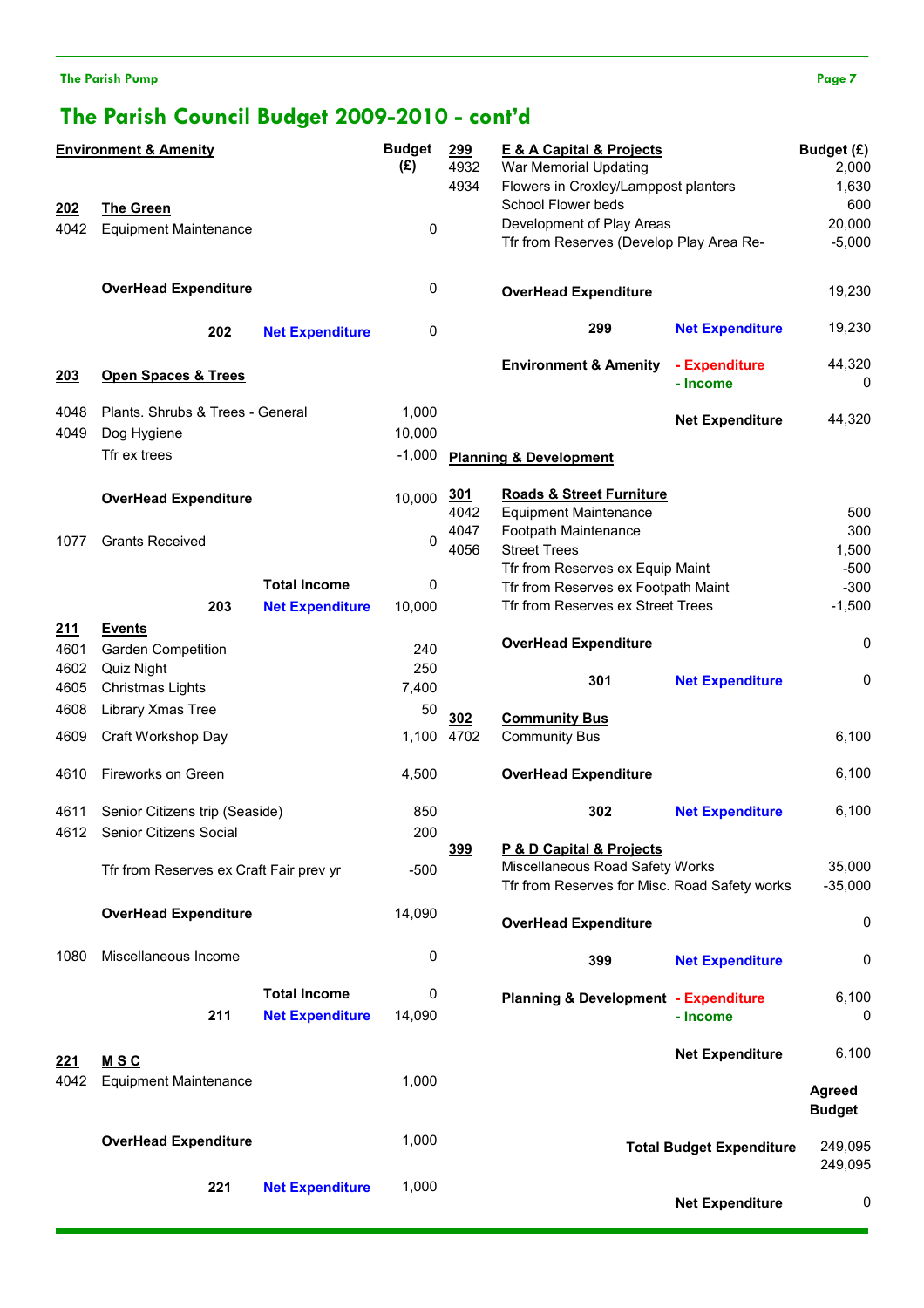## Senior Citizens Tea Party

On Tuesday 2<sup>nd</sup> June 2009, the Parish Council will be holding a tea party at Little Green School. There will be music and song and the children will be serving the refreshments. This is expected to be a popular event and as tickets are limited, places will be decided my means of a lucky draw. If you would like to enter the draw please complete the form below with your details and the name of your guest and return the slip to the Parish Council by 18 May 2009 when the draw will take place.

To be eligible to attend you (and your guest) must be a resident of Croxley Green, a senior citizen and must be independently mobile.

I would like to attend the Senior Citizens Tea Party on Tuesday 2nd June 2009 and I confirm that both my guest and I are residents of Croxley Green, senior citizens and are independently mobile.

Signed: …………………………………………………………………………………………………………………………...

## 'New' Village Hall for Croxley and Free Membership

At a special meeting of Croxley Green Parish Council on 12 January, the Council agreed to enter into an Agreement with Croxley Green Community Association for the provision of a Village/Community Hall for Croxley Green. The Community Association had also got the endorsement of its Members to enter the Agreement at their Annual General Meeting which was held on Sunday 11 January.

The Agreement means that ALL residents of Croxley Green may now have free membership of the Croxley Green Community Association. The free

membership needs to be activated by filling in a form which is available at the Parish Council Office or from the Community Centre in Community Way. The form should be returned to the Parish Council Office and a Membership card will then be issued. Processing is expected to take up to one month.

Under the new arrangements, the Village Hall will be available, free of charge, for public meetings, local non-profit making community events or activities and clubs having athletic, social or educational objectives. The Hall will continue to be available for hire for private functions when it is not being used for a community event. Prices are available from the office.

One of the other big effects of the new arrangement is that Croxley Green Parish Council has saved residents some £30,000 each year from their Council tax to Three Rivers District Council (TRDC) which up to now has been going towards the costs of Watersmeet in Rickmansworth.

The annual charge, referred to as 'Special Expenses', was levied on Croxley Green residents and collected by TRDC through their Council Tax because we did not have a Village/Community Hall unlike the other Parish Council's within the TRDC area. Now that we have a Village/ Community Hall through the arrangements with the Community Association, this annual charge has stopped.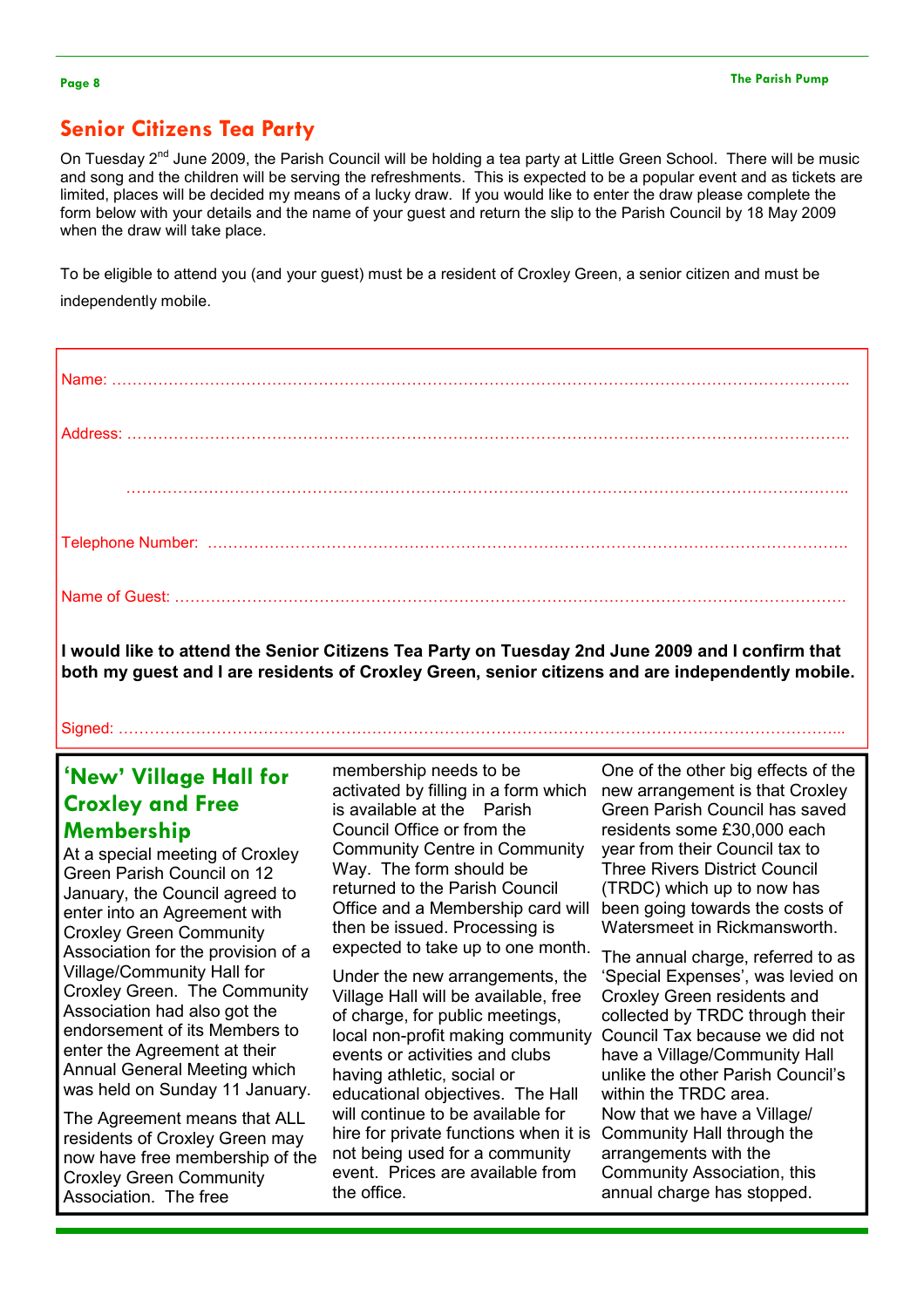## Coach Trip to Eastbourne

On Monday  $8<sup>th</sup>$  June 2009, the Parish Council will be taking a group of senior citizens on a day trip to the seaside town of Eastbourne. This is expected to be a popular event and as seats are limited, places will be decided my means of a lucky draw. If you would like to enter the draw please complete the form below with your details and the name of your guest and return the slip to the Parish Council by Friday 22nd May. The draw will take place on Tuesday 26th May.

To be eligible to attend you (and your guest) must be a resident of Croxley Green, a senior citizen and must be independently mobile.

Good luck for the draw!!!!

| $\boldsymbol{\times}$<br>Name: |                                                                                                                                                                                                    |
|--------------------------------|----------------------------------------------------------------------------------------------------------------------------------------------------------------------------------------------------|
|                                |                                                                                                                                                                                                    |
| <b>Address:</b>                |                                                                                                                                                                                                    |
|                                |                                                                                                                                                                                                    |
|                                |                                                                                                                                                                                                    |
|                                |                                                                                                                                                                                                    |
|                                |                                                                                                                                                                                                    |
|                                | <b>Telephone Number:</b>                                                                                                                                                                           |
|                                |                                                                                                                                                                                                    |
|                                | <b>Name of Guest:</b>                                                                                                                                                                              |
|                                |                                                                                                                                                                                                    |
|                                | I would like to attend the day trip to Eastbourne on Monday 8 June 2009 and I<br>confirm that both my guest and I are residents of Croxley Green, senior<br>citizens and are independently mobile. |
| Signed:                        |                                                                                                                                                                                                    |
|                                |                                                                                                                                                                                                    |
|                                |                                                                                                                                                                                                    |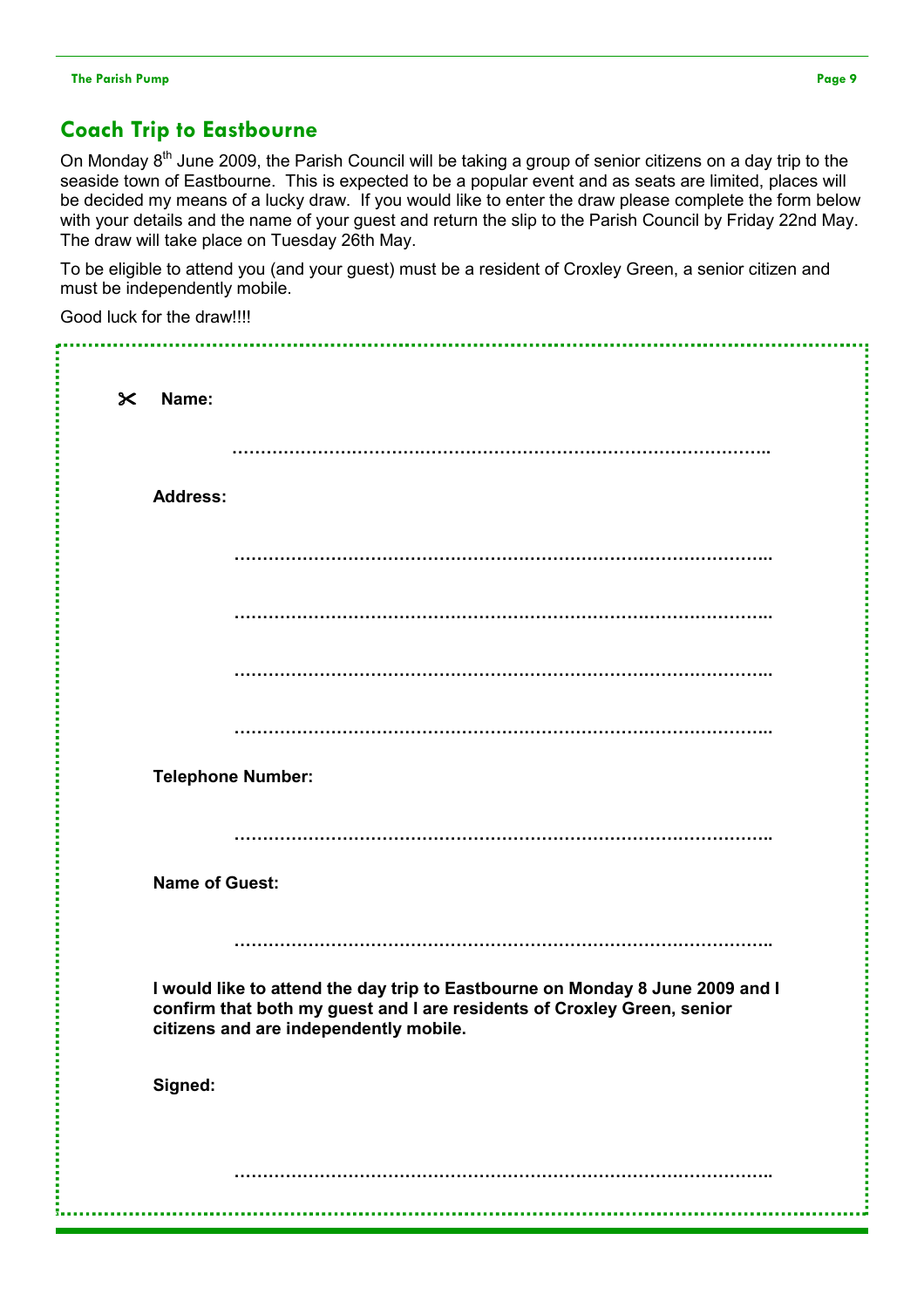

#### Looking for a new leisure activity?

Why not buy a Discover Scuba course!

Drop in and enquire about the wide range of courses on offer from beginners to advanced.

The one stop shop for the sales and professional servicing of all your scuba diving equipment.

125 New Road, Croxley Green, Hertfordshire WD3 3EN

Tel: 01923 777700

www.croxleydivers.co.uk

CROXLEY CRAFT GROUP Come and join us We meet fortnightly Wednesdays from 22nd April 9:30 – 11:30 am In the Community Centre More info : phone Elaine -779331  $Liz - 441380$ Come and be inspired!



**Bridal, Silks & Evening Wear** Specialist Cleaners **Suede & Leather Care Alterations & Repairs Shirt & Duvet Service 200 Watford Road Croxley**  $\bullet$ 

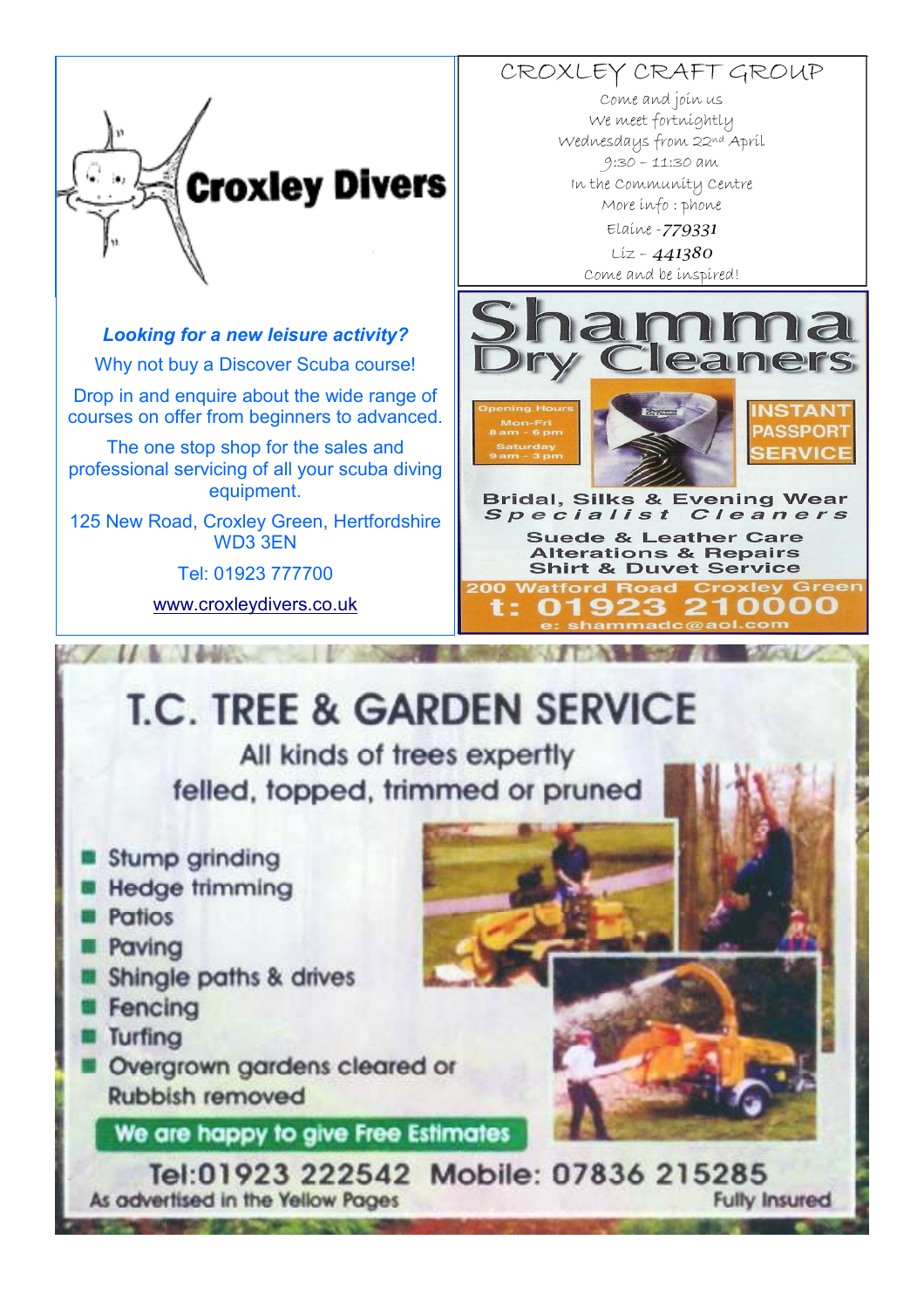#### It's Not the Dog that's Dirty!

In medieval times people would throw their mess into the street with a shout of 'Gardez loo!' to alert the unwitting passer by. Thankfully those days are long gone, but a small number of people still persist in allowing local roads, footpaths and open spaces to be fouled by the canine members of their family, without a thought for the mess it creates or the offence it causes others.

For a dog to do what comes naturally is only to be expected and, of course, the majority of owners are responsible citizens who clean up after their pets and use the bins provided for the purpose. The District and Parish Councils both provide dog bins around the village, which are emptied regularly, and the Parish Council provides biodegradable poop bags for residents to use in clearing up after an 'event'

So why is it that the number of complaints about dog mess seems to be on the increase in Croxley Green? And what more can the local councils do to tackle the problem? The Parish Council has no enforcement powers, but Three Rivers District Council has adopted legislation to control dog fouling throughout the district. Anyone who fails to immediately clear up after their dog is committing an offence, and is liable to prosecution.

Of course, a major difficulty for council staff is being in the right place at the right time to see an offence being committed. This can often be early in the morning or during the evening, outside normal office hours, but if environmental health officers are aware of a particular pattern of fouling (i.e. a regular time and place) they will nevertheless carry out observations with the aim of catching the offender. However they can only do this in response to reports of persistent offences, and for this they rely on information from the public.

# The Parish Pump Page 11

In practice, anyone observed not cleaning up after their dog is likely to receive a verbal warning for a first offence, and experience shows that this is generally sufficient. However, persistent offenders can expect to be prosecuted. The courts are less likely to be lenient if the Council can show that a person has been warned in the past, and the maximum penalty is a £1,000 fine.

So if you know of anyone who routinely walks their dog and fails to clean up after it then please report it to TRDC (tel. 776611) or the Parish Council (tel. 710250). And please also report any dog mess you see in our streets or alley ways; the Council can only clear it up when it's been reported!

#### Councillor Phil Brading

#### How Smart is Your Driving?

Most car drivers could be travelling a lot further on a tank of fuel. No new car is required - just a change to smarter driving. Try these tips:

Shift up the gears earlier (between 2000 and 2500rpm). Cruising comfortably in 5th gear is the best place to be.

Cut your top speed. Wind resistance increases significantly with speed. The optimum speed for fuel efficiency is 45-50mph.

Avoid unnecessary braking by anticipating the traffic ahead. Fluid motion is better than stop start.

When slowing down, stay in gear and take your foot off the accelerator as early as possible. This reduces fuel consumption to near zero.

Plan your route to avoid congestion or getting lost.

Smarter driving could save you the equal of about one month's worth of fuel each year. For more money saving tips, contact the

#### ENERGY SAVING TRUST

0800 512 012

### Energy Saving Light Bulb Myth Buster



Why use them? **Compact** fluorescent light bulbs (CFLs) use 80% less electricity, save

you about £3 a year each, and last up to 12 times longer than old fashioned tungsten bulbs. What are they?

Think of them as compact versions of the strip lights in work places since the 1950s.

Have they improved? You can now get all shapes and sizes, fittings and levels of brightness, including 150W equivalent and dimmable options. A recent blind test of 761 shoppers, found that 64% preferred the light from them.

Is it better to leave them running? No, switching them on uses the equivalent electricity as leaving them on for a few minutes. Most now light instantaneously. How should I dispose of them? Use the service your municipal tip provides for the safe disposal of fluorescent tubes.

Is mercury an issue? Ironically, installing CFLs ought to help reduce the need for coal-fired electricity production - a major cause of global mercury emissions. CFLs contain mercury - about 5mg. Locked into its tube, this is harmless.

What should I do if I smash one? Ventilate the room for 15 minutes. Put on your rubber gloves, brush the bits into a bag, seal it and drop it at the tip next time you go. Are tungsten bulbs banned? No. Manufacturers have agreed to withdraw them for sale, starting with 100W this year, 60W in 2010 and 40W in 2011.

Where can I find out more? Contact the Energy Saving Trust on 0800 512 012.

#### IF YOU CALL IN TO THE PARISH COUNCIL OFFICE YOU CAN COLLECT YOUR FREE ENERGY SAVING LIGHT BULBS.

There is also draught excluder available.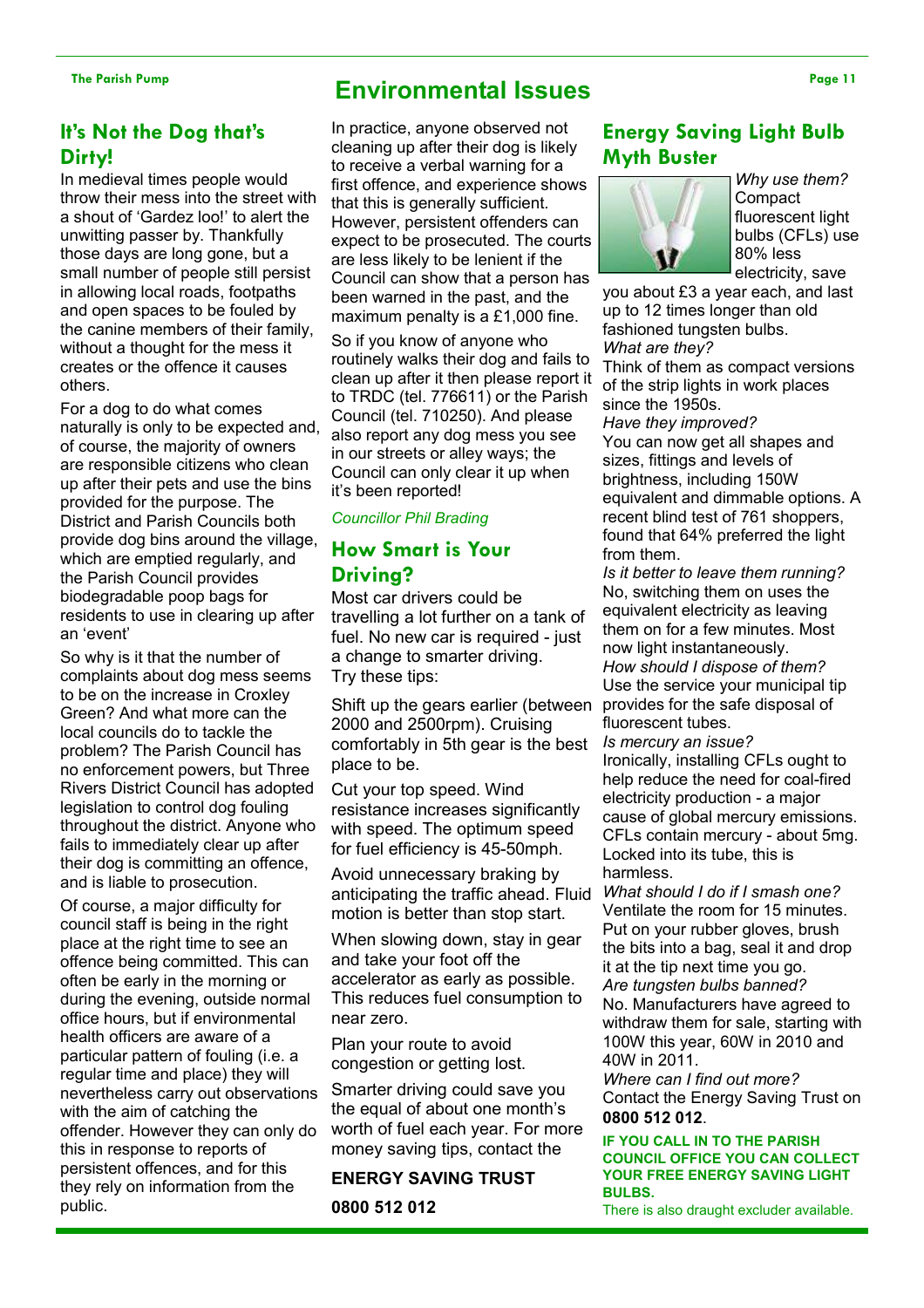#### Page 12 The Parish Pump



|                              |                                             |                                        | <b>CROXLEY GREEN PARISH COUNCIL</b>              |                                  |            |
|------------------------------|---------------------------------------------|----------------------------------------|--------------------------------------------------|----------------------------------|------------|
|                              |                                             | <b>COMMUNITY BUS</b>                   |                                                  |                                  |            |
|                              |                                             |                                        | <b>DO YOU USE THIS SERVICE?</b>                  |                                  |            |
|                              |                                             |                                        |                                                  |                                  |            |
|                              |                                             |                                        | TO WATFORD TOWN CENTRE - EVERY FRIDAY            |                                  |            |
| 1 <sup>ST</sup> JOURNEY      |                                             |                                        | 2 <sup>ND</sup> JOURNEY                          |                                  |            |
| Winton Drive Approach        |                                             | 9.30am                                 | Sycam ore Approach                               |                                  | 10.00am    |
| Shaftsbury Court             |                                             | 9.32am                                 | Valley Walk (Green)                              |                                  | 10.01am    |
| Malvern Way/Barton Way       |                                             | $9.34$ am                              | Valley Walk/Beechcroft Ave                       |                                  | 10.03am    |
| Fuller W ay/B arton Way      |                                             | 9.36am                                 | Frankland Rd/Harvey Rd                           |                                  | $10.05$ am |
| Hanover House                |                                             | $9.37$ am                              | Chalmers Court                                   |                                  | 10.08am    |
| Sherborne Way/Baptist Church |                                             | 9.40am                                 |                                                  | All Saints Lane (outside church) | 10.10am    |
| Return from Watford          |                                             | 12noon                                 | New Road                                         |                                  | 10.12am    |
|                              |                                             |                                        | Return from Watford                              |                                  | 12.30pm    |
|                              | 3RD JOURNEY                                 |                                        |                                                  |                                  |            |
|                              | Junction Links Way & Warwick Way            |                                        |                                                  | 10.30am                          |            |
|                              | Junction Links Way & Dover Way              |                                        |                                                  | $10.31$ am                       |            |
|                              |                                             | Junction Links Way & Little Green Lane |                                                  | $10.32$ am                       |            |
|                              | Junction Little Green Lane & Durrants Drive |                                        |                                                  | 10.33am                          |            |
|                              | Junction Durrants Drive & Dover Way         |                                        |                                                  | $10.34$ am                       |            |
|                              | Kenilworth Drive/Baldwins Lane Footpath     |                                        |                                                  | 10.36am                          |            |
|                              | Manor Way                                   |                                        |                                                  | 10.38am                          |            |
|                              | Grove Court                                 |                                        |                                                  | 10.40am                          |            |
|                              | Return from Watford                         |                                        |                                                  | $1.15p$ m                        |            |
|                              |                                             | <b>FREE SERVICE</b>                    |                                                  |                                  |            |
|                              |                                             |                                        | For the exclusive use of Senior Citizens and     |                                  |            |
|                              |                                             |                                        | persons in sheltered accommodation.              |                                  |            |
|                              |                                             |                                        | You may be required to show proof of eligibility |                                  |            |
|                              |                                             |                                        |                                                  |                                  |            |



NEWLY REFURBISHED SHOWROOM 149 Uxbridge Road, Rickmansworth Herts WD3 2DW Tel: 01923 775500 Fax: 01923 777323 JUST WINDOWS & DOORS LIMIITED (Admin) 8 Long Lane, Ickenham, Middx UB10 8TB

Tel: 01895 633241 Fax: 01895 622054







Ursula Bartlett M.A.R.

01923 445163 07771 578562 www.reflexology-herts.co.uk

The Osteopathic House 38 Church Street, Rickmansworth, WD3 1DJ 01923 896655 Encourages the body's own healing processes - great for stress relief Thinking of presents? - GIFT VOUCHERS AVAILABLE

# Ainsworth Farm Cattery

Bucks Hill (near Sarratt/Chipperfield) Hertfordshire WD4 9AP Telephone 01923 270730



**WINDOWS &** 

GGF

FENSA

Established local business with friendly, reliable staff.

Call now for a FREE estimate

**Bathrooms** 

Plumbing

Tiling

Tel: 01923 332855 www.benguestservices.co.uk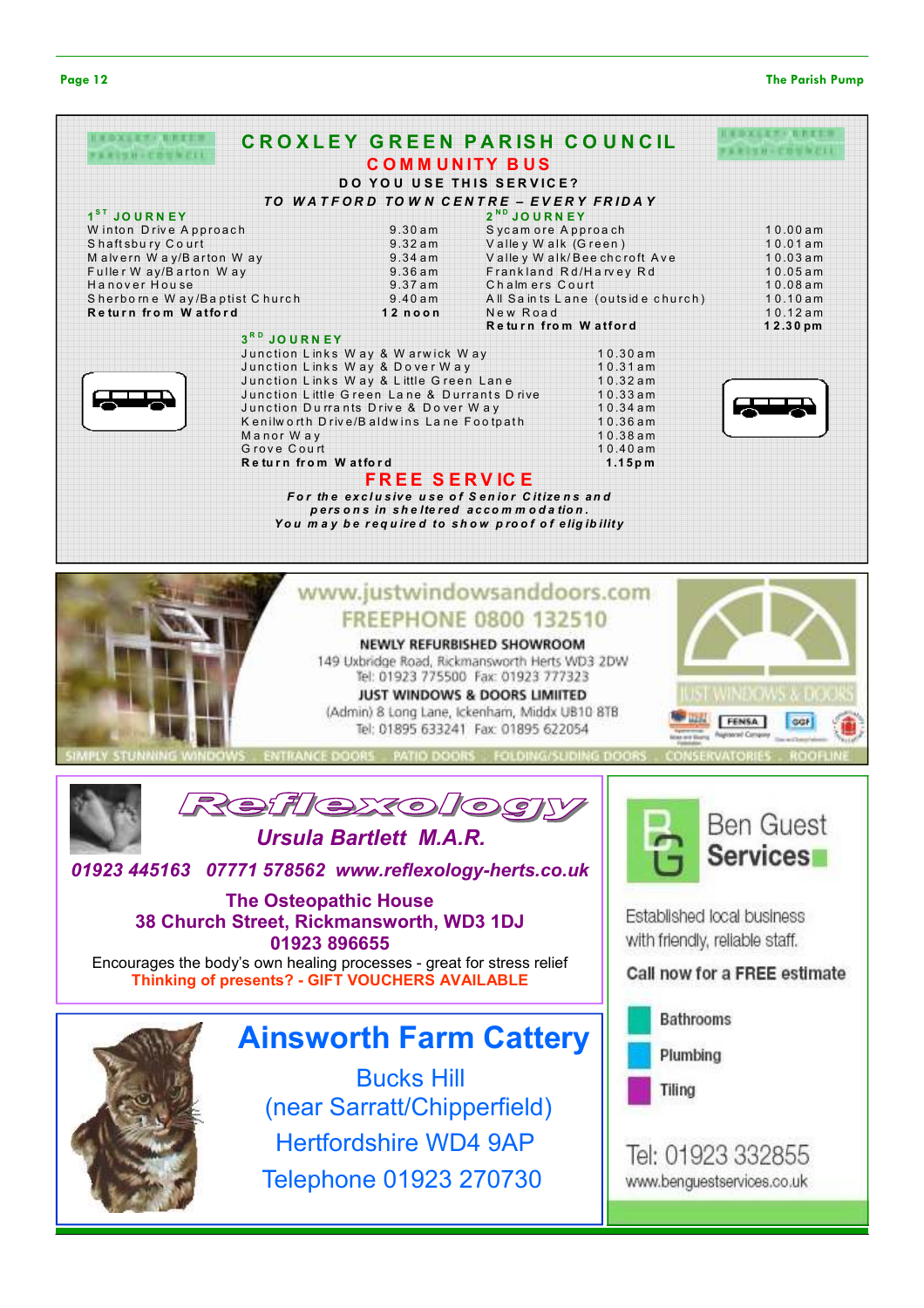#### Chronicle of a Chauffeur

As far as I can trace, my chauffeuring-related roots go back several generations.

My great grandfather, Robert Barnes, rode postilion to Queen Victoria in the 1880's. He was then a groom for Lord Dutton and later went into business on his own, breeding horses for the Royal Family and the Metropolitan Police, also selling horses at Tattersalls in Knightsbridge. He appeared as a caricature in Punch magazine several times.

Another set of great grandparents married at All Saints' Church, Croxley Green and lived at Dormers, the house adjacent to the Coach and Horses. My mother used to ride her horse 'Snowball' on the Green with the daughter of the Parrotts. She also attended preparatory school at the Hawthorns in New Road, which I believe had one time been owned by the great grandson of Madame Tussaud.

Charles Barnes, my grandfather, established one of the first private hire businesses at a mews in Kensington, London. He also started the first private hire business in Hemel Hempstead based at Boxmoor Station.

Around 1950 my father inherited the limousines from the private hire business in London and brought them to Bovingdon, many of his clients were from the nearby American Air Force Base.

I have been a chauffeur for over 35 years, starting off driving the Directors and later the Chairman of a major company in hotels, and the wine and spirit industry in London. During that period I drove the Chairman's Rolls Royce Silver Shadow on my own to the South of France several times to met him, each time by a different route. On one occasion after

dropping the car off for his personal use I returned to the UK by his executive jet.

After that I became a freelance chauffeur driving the owners' vehicles. One of my assignments was to chauffeur an aristocrat in Belgravia – I would turn up in my 1958 Austin A35, take his Rolls out of the garage and put mine in its place. This was during the time of Prince Charles' and Lady Diana's engagement and wedding. I took him to a private party at Windsor Castle which lasted until the early hours of the morning. Driving out through the Quadrangle I saw Lady Diana and a girlfriend sitting on the steps giggling.

At another private party at a manor house near Windsor, we dropped off the guests at the main gateway from where they embarked in open horse-drawn carriages for the last mile drive to the manor. The driveway was bordered by lanterns. At the end of the evening, chauffeurs were asked to return to their cars and just as we got there, men came rushing from all directions carrying mobile phones connected to batteries the size of a briefcase. They were clearing the way for the departure of Nancy Reagan.

For the last 26 years I have been working as chauffeur for an exclusive Mayfair casino. Not all the members come to the club to gamble. As well as being a casino, the establishment also has a world-class restaurant which many of the members patronise for dining only, in a club-like atmosphere.

The first limousine I drove was a Rolls Royce Phantom VI. Later vehicles included a stretched London Taxi built by Aston Martin, stretched Volvo, Daimler, Mercedes, 6-door Jaguar, and more recently a Bentley Continental Flying Spur.

During this time I have driven a wide spectrum of people including movie stars, an astronaut, aristocrats, a former Formula 1 world champion, singing legends, foreign dignitaries, a world champion boxer, a Maharaja, Arab Sheiks, captains of industry and an international clientele, amongst many others.

As part of the courtesy service of the club, I have driven members to and from hotels, airports, major sporting events, film premieres, concerts, shopping excursions and occasionally sightseeing.

Another service the club provides is parking up members' cars. Various types of cars have ranged from Rolls Royce, Aston Martin, Ferrari, Porsche, Bentley, Lamborghini, Maybach, Mercedes and BMW.

I not only love driving as a profession, but often tour on holidays. I have driven throughout the British Isles and most of Europe. One time my wife and I could not decide where to go, so we turned left at Calais and drove to one of the islands off Norway, where her father's family came from. On one trip to the States, I drove from Minneapolis through the Rockies to Vancouver and back via Winnipeg, nearly 4,000 miles. I am sure that driving is part of my heritage.

Over the years through chauffeuring I have had the privilege and opportunity to drive some of the best cars in the world, to meet people from all walks of life and to visit places I have only read about in books.

As far as personally commenting on clients – discretion is part of the profession!

#### Mike Teasdale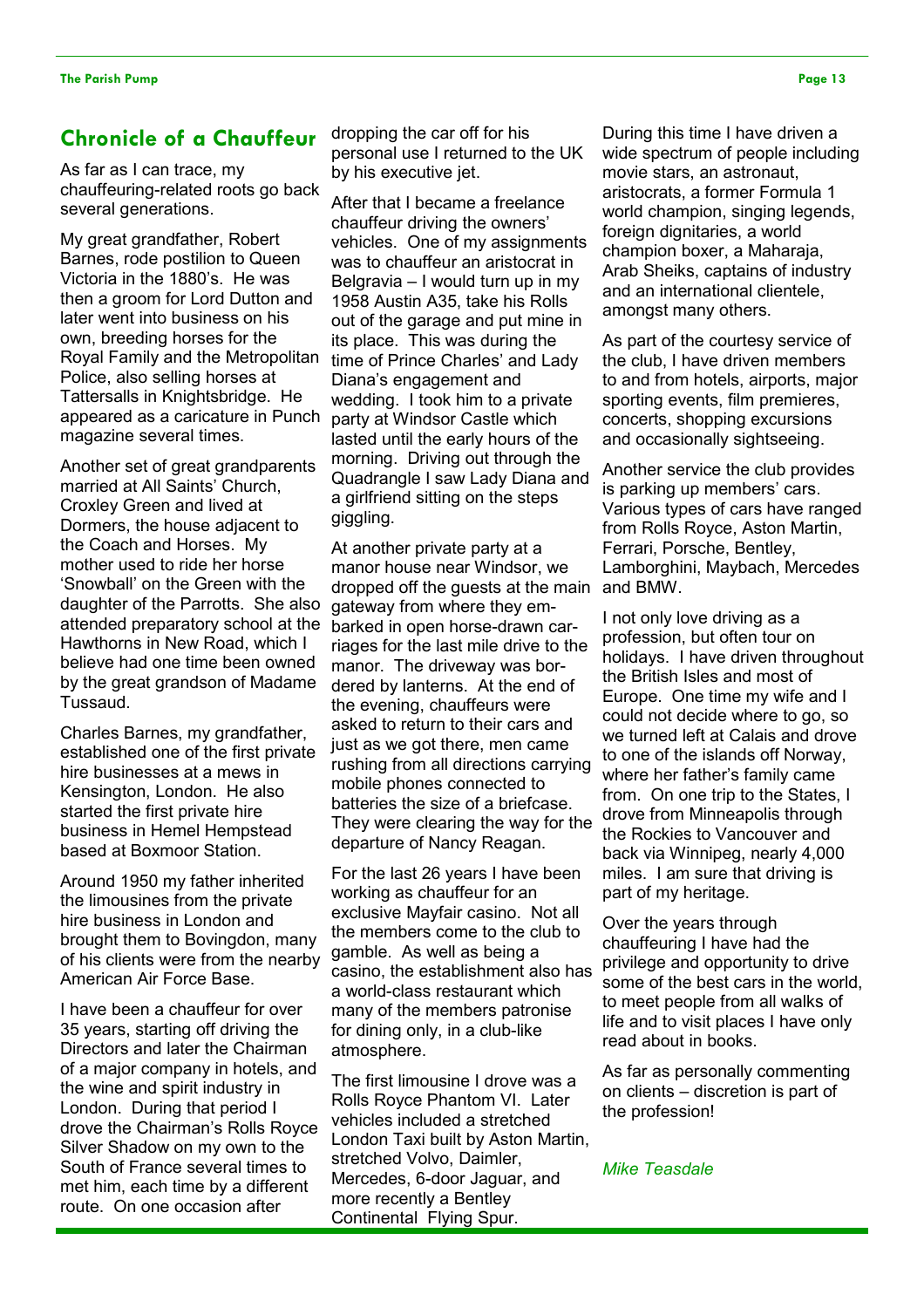#### Page 14 The Parish Pump



We are Hair...for you Unisex Hair Salon 299 Baldwins Lane Tel: 01923 711478

## CROXLEY ALARM SYSTEMS



For all general police enquiries, advice and non-emergencies call

01923 472142

or 0845 33 00 222

Your Neighbourhood Officer could help! www.herts.police.uk

#### ALL TYPES OF SCAFFOLDING

Commercial & Domestic **Free Estimates** Competitive<br>Prices

**Fulbe** .....<br>Insured All Areas Covered

Safety on site is as clear as black & White.... there are no grey areas when it comes to safety.

PO Box 650 Rickmanaworth Hertfordshire WD3 0DU





**Mobrishers/Folding** 



- Alarms
- **Locks** • Access Control
- CCTV
- Maintenance Contracts
- **Lighting**

Offering a friendly, professional and flexible service whatever your security needs. Call now to arrange your free no obligation quotation and risk assessment.

# 0800 1979469

276 New Road, Rickmansworth, Herts, WD3 3HH Tel. 01923 441117 Fax. 01923 441118 Email. sales@m25security.co.uk



professional local handyman service

painting & decorating general diy & odd jobs external works & gardening electrical plumbing

for a free quote and friendly advice please call or visit the website domestic and commercial work undertaken<br>landlord services available ~ full public lability insurance

#### **Call For A Handyman** 07768 490877 or 01923 447032 www.callforahandyman.com

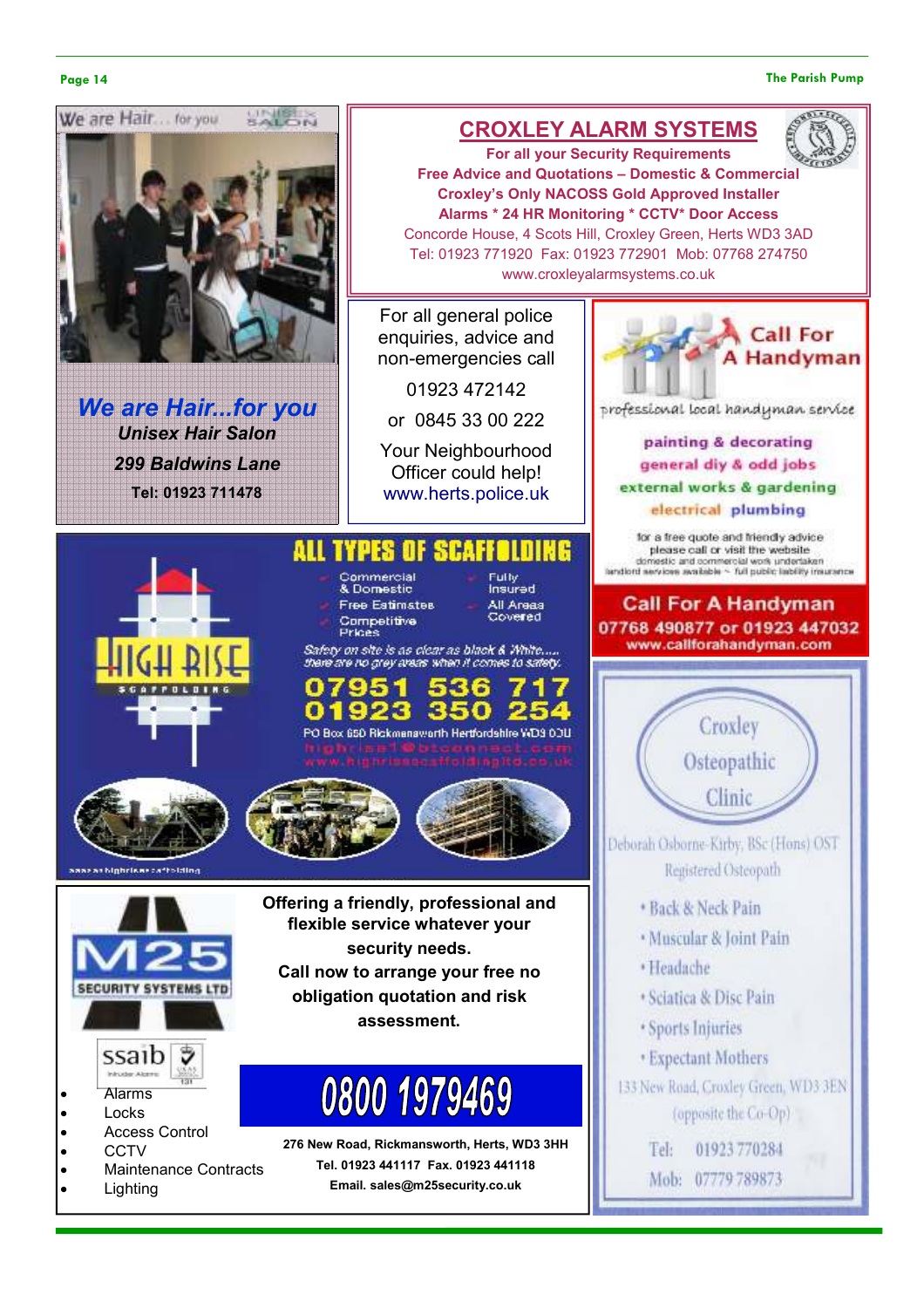# Dates for your Diary 2009

| <b>April</b> | 28 - Bird Walk (starts Lock 79 opposite Met Station) 10am. Join the RSPB and the Friends<br>on Common Moor as we listen to the cuckoo and look at the various fascinating migratory<br>birds that are out and about. Binoculars optional.                                                                                                                                                                                                                                              |
|--------------|----------------------------------------------------------------------------------------------------------------------------------------------------------------------------------------------------------------------------------------------------------------------------------------------------------------------------------------------------------------------------------------------------------------------------------------------------------------------------------------|
| May          | 10 - Butterfly and Wildflower Walk (starts Lock 79 opposite Met Station) 10am. A guided<br>walk around Croxley Common Moor identifying butterflies and wildflowers in this<br>untouched ecological water meadow. Please wear strong shoes.<br>19 - Bird Walk (starts Lock 79 opposite Met Station) 7pm. Join the RSPB and the Friends<br>on Common Moor as we listen to the cuckoo and look at the various fascinating migratory<br>birds that are out and about. Binoculars optional. |
| June         | 2 - Senior Citizens' Tea (please fill in application form if you would like to come)<br>8 - Senior Citizens' Coach Trip to Eastbourne (please fill in application form if you would like to come)<br>20 - Revels                                                                                                                                                                                                                                                                       |
| July         | 10 - Final submission date for entries to the Annual Garden Competition<br>15 - Initial judging of the Garden Competition starts<br>25 - FINAL Judging for Garden Competition                                                                                                                                                                                                                                                                                                          |
| Aug          | 5 - Classic Cars on the Green (evening)<br>Brixton Fair (date to be confirmed)                                                                                                                                                                                                                                                                                                                                                                                                         |
| <b>Sept</b>  | 19/20 - Classic Cars on the Green & Carters Steam Fair                                                                                                                                                                                                                                                                                                                                                                                                                                 |
| Oct          | 11 - Craft Fair, Little Green School. Lincoln Drive, Croxley (see below)                                                                                                                                                                                                                                                                                                                                                                                                               |
| <b>Nov</b>   | 8 - Remembrance Ceremony, The Memorial, The Green. Parade at 2.45pm, Yorke Road.<br>Exhortation at The Memorial approximately 4pm.                                                                                                                                                                                                                                                                                                                                                     |
| Dec          | 31 - Firework Display 11.45pm (Pedestrian event ONLY)                                                                                                                                                                                                                                                                                                                                                                                                                                  |
|              | <u>Croxley Green Parish Council Craft Fair</u>                                                                                                                                                                                                                                                                                                                                                                                                                                         |
|              | I am interested in demonstrating my craft at the Craft Fair on                                                                                                                                                                                                                                                                                                                                                                                                                         |
|              | Sunday 11th October.                                                                                                                                                                                                                                                                                                                                                                                                                                                                   |
|              |                                                                                                                                                                                                                                                                                                                                                                                                                                                                                        |
|              | Name____________________________Contact______________________________                                                                                                                                                                                                                                                                                                                                                                                                                  |
|              | Please return to the Parish Council Office or tel: 01923 710250 for further information                                                                                                                                                                                                                                                                                                                                                                                                |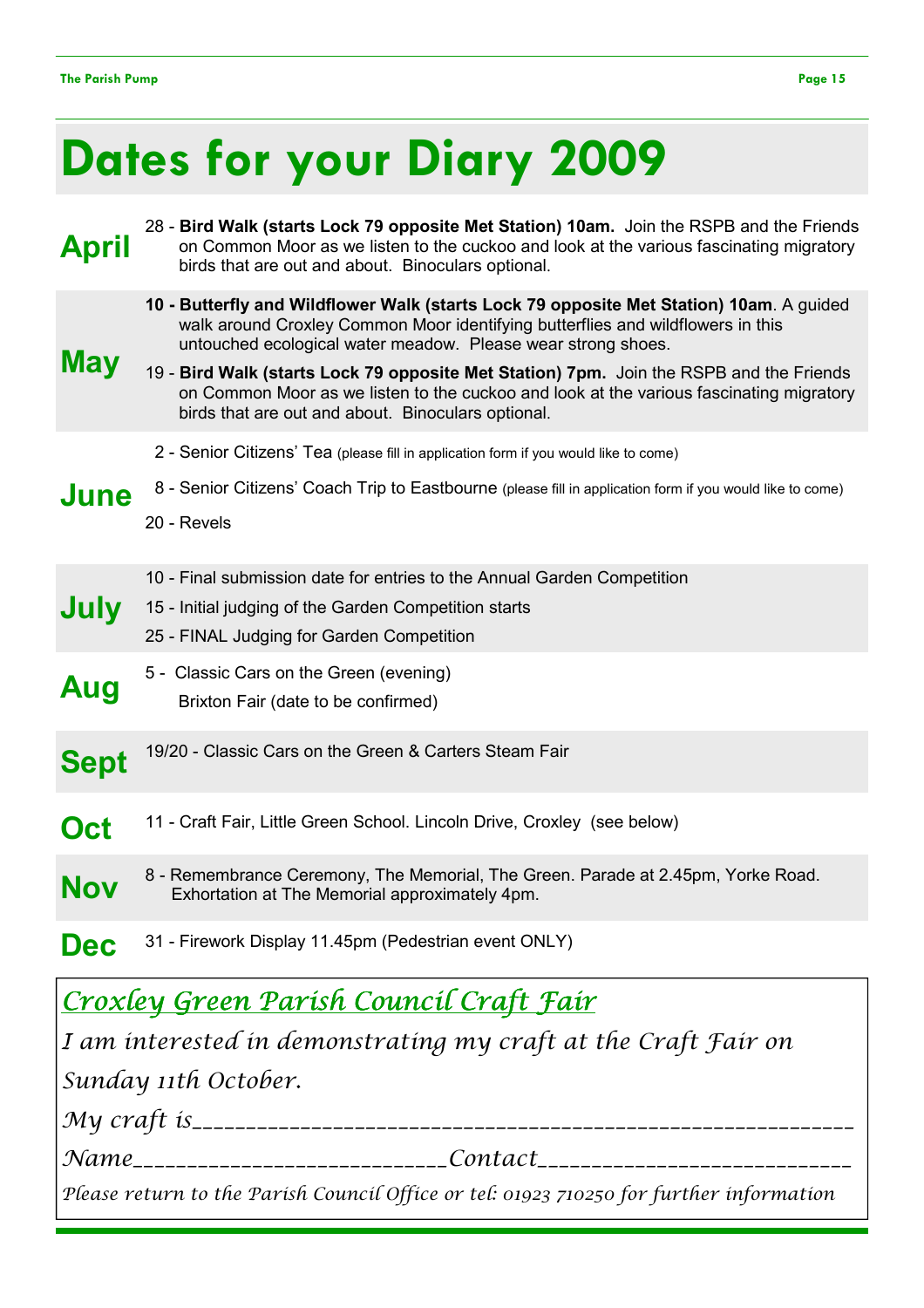### Sparrowhawks

Residents around the Dickinson Avenue/New Road and Yorke Road areas of Croxley may have noticed unusual avian visitors to their gardens. Much to the dismay of smaller birds the visitors happen to be Sparrowhawks (Accipter nisus).

The Sparrowhawk is a top predator whose diet consists mostly of songbirds. However females, the larger of the species, can take prey as large as woodpigeons; one in our area even managed to take on a crow! They are perfectly designed for chasing prey through trees and other obstacles, often very low. If you live near me you may have heard them rush past at head height, and they are capable of some truly amazing flight!

They can only thrive if there is an abundance of prey species for them to hunt, so their presence is a very positive sign that songbird numbers are healthy in our area. Songbird numbers are not overly affected by their presence, in fact cats are to be held much more accountable for the untimely deaths of songbirds and the presence of the hawks can be seen as a sign of a very healthy ecosystem. The numbers of Sparrowhawks were in serious decline in the 1960's and 70's due to excessive levels of pesticides in the food chain and numbers of songbirds remained constant in their absence. Their ability to take out sick and weaker birds from the ecosystem lets only the strongest of genes from songbirds survive keeping their populations in a healthy condition.

The Sparrowhawk is protected under the "Wildlife and Countryside Act 1981". It is an offence to kill, injure or take an adult and also to disturb, damage or destroy a nest and/or its contents. Sparrowhawks need woodland, small copses or clumps of trees to nest and usually use the lower canopy to build their nest of twigs lined with bark. Breeding is timed to coincide with that of other birds fledging so that there is an abundance of young

# Page 16 The Parish Pump **Nature around Croxley** The Parish Pump

birds for the parents to prey on. Three to six eggs are laid during May and take four to five weeks to hatch. The chicks are ready to leave the nest at around four weeks old, however they often return to be fed and to sleep. After another three to four weeks the chicks are capable of hunting for themselves and are ready to find their own territories.



The Sparrowhawk is a beautiful bird and I must say I feel very privileged to see them from my kitchen window fairly regularly. The collared doves that dwell in the same area probably don't feel the same way as they provide a regular food source for these magnificent birds and may well be the reason they are resident here. As the collared dove isn't a native bird of Britain it is no great loss to lose a few of them to enjoy the benefits of seeing such a great



predator in action. If you happen to see one of the hawks hunting then you can fully appreciate their prowess and count yourself lucky for the privilege.

Andrew Goddard Ranger

#### **Titch**

I am pleased to report that after the loss of Fred (the Jack Russell), Bob (the human) has a new little friend called 'Titch', a delightful mixed colour Jack Russell of small proportions. Although small, it soon put a large Labrador to flight.

At first Titch was rather nervous but is now beginning to settle down and enjoys walking with us around the Orchard. However, there is a tale to tell. On the second day after his arrival, Titch did a runner from Gonville Avenue. Friends began a search, but 'Che' our Police Community Support Officer came to the rescue by finding Titch in Baldwins Lane! Whilst enticing Titch with some chips, she was nipped on the hand (never bite the hand that feeds you!) but she managed to restrain the culprit and Titch was returned safely to Bob, who was very pleased and wrote to the Chief Constable to express his gratitude for the return of Titch. The Chief Constable replied expressing his delight at the outcome.

Having spoken to Che I can scotch the rumours that she got her hand bitten off, nor does she have rabies and she is, in fact, as pleasant as always.

Bess, Rover Reporter

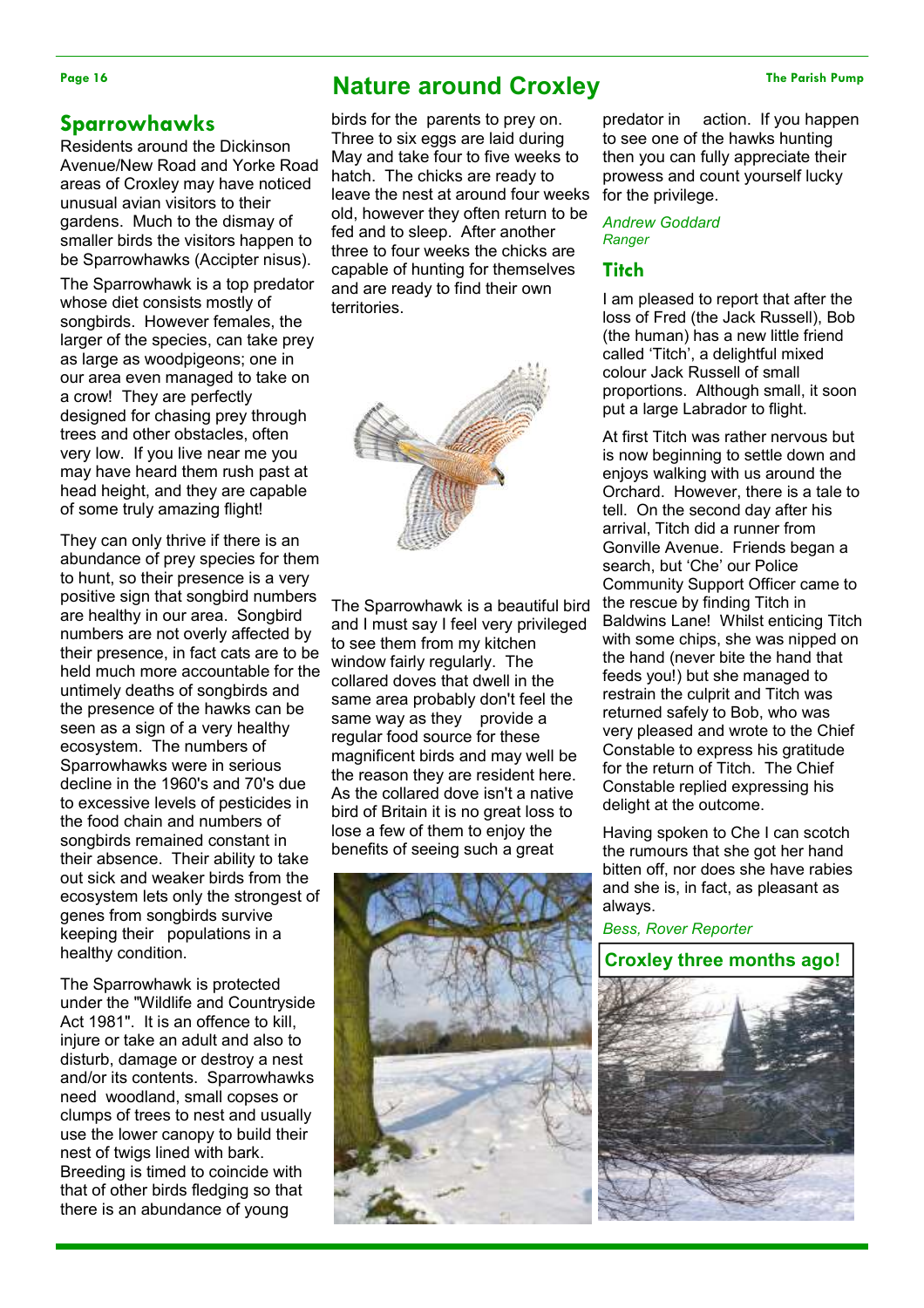## Places to Go !

#### Festival fun nearly here!

Don't forget Rickmansworth's Annual Waterways Festival is nearly here again, this year on Saturday 16 and Sunday 17 May.

This year's festival has it all – all the live music you could want on two stages in the Aquadrome and at Batchworth Lock, and the usual display of colourful canal boats along the towpath of the Grand Union. And visitors can take a scenic boat trip from Batchworth Lock to Stockers Lock and back again.

Bring your families! There's a lot for them to do too, including animal farm, exploring a former working boat and miniature canal garden on display. And if you're peckish, there's plenty of food and drink around to tickle the taste buds. There's no beating it.

It's all brought together by volunteers from Rickmansworth Waterways Trust, who'll be asking for donations to help fund "Learning at the Lock" – their canal education work with local schools. So please be generous!

Find out more about what they do and on the festival at www.rwt.org.uk.

If you've been before, you know what to expect. If you've not, you don't know what you're missing! It's easiest to get to by walking or public transport – just a short walk from Rickmansworth station. See you all there!

#### Rickmansworth Festival

#### Rickmansworth Aquadrome and Batchworth Lock

Dates: Saturday 16 and Sunday 17 May

Music: to suit all tastes – jazz, rock, chill, cool blues, folk and big band

Food: beer, burgers and much much more!



Opening times: 10.30am to 10.30pm Saturday, 10.30am to 5pm Sunday (music stages start from 11am). Contact: Rickmansworth

Waterways Trust, 01923 778382 or www.rwt.org.uk

Entry: free, although donations to the volunteer organisers will be welcome.

Getting there: Public transport is easiest. The festival is just 5 minutes' walk from Rickmansworth station or walk along the towpath from Croxley.

## Croxley Great Barn Tour Dates 2009

Great news for all Croxley residents! The Great Barn in Croxley Hall Woods is open for visitors again this year; thanks to Barbara Owen, Rickmansworth Museum and Saint Joan of Arc School a happy compromise has been worked out.

The Barn is open on the last Saturday of each month. Dates are:  $25<sup>th</sup>$  April,  $30<sup>th</sup>$  May,  $27<sup>th</sup>$  June, 25<sup>th</sup> July, 29<sup>th</sup> August, 26<sup>th</sup> September and 31<sup>st</sup> October.

Join us at Caravan Lane, Rickmansworth High Street (east end) at 10.30am for a ten minute walk. Guided tours last about an hour. Wear appropriate footwear as the lane can be muddy. School groups and others are especially welcome.

Enquiries to 01923 772325 or 01923 251905 or email enquiries@trmt.org.uk

David Wynne-Jones

### Sailing Made Accessible!!!!

Colne Valley Special Sailors offers sailing for people with disabilities in ACCESS boats based at BLYM, the Aquadrome, Rickmansworth. The boats can be sailed by 1 or 2 people and are easy to sail using a joystick control. There are bookable sailing sessions on Mondays, Wednesdays and Saturdays from  $2^{nd}$  May to the end of September.

Our volunteers are used to introducing novices to sailing and provide buoyancy aids and guidance - you may recognise some of us as we have sailors and volunteers from Croxley and Ricky.

Sailing sessions cost £5 or £20 for unlimited sessions throughout the season.

If you would like to find out more about sailing, or would like to become a volunteer helper contact Peter Hammond Tel 01923 282720.

CVSS are having an Open Day on 2<sup>nd</sup> May when the boats will be available for "taster sails". Advance booking is not necessary but it is possible to register your interest or find out more by contacting Elaine Coombs on 01923 826313 or Roy Cook on 07599 074747.

CVSS is a registered charity

**Remember** you are invited to the

# ANNUAL PARISH MEETING

on

Thursday 30th April In the Parish Council **Office** 

Please come and join us and find out more about us.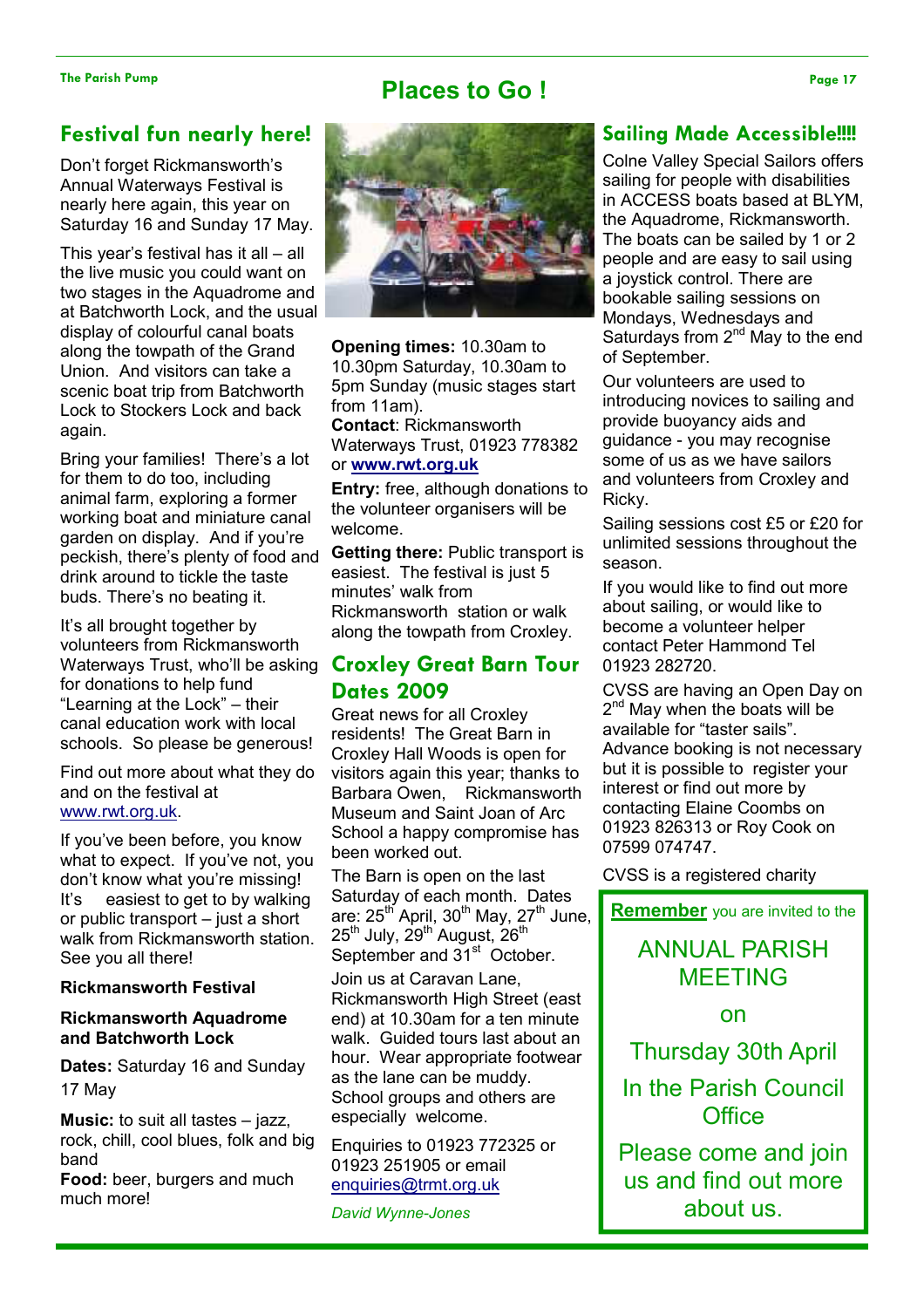## The Christmas House, Lancing Way

Dave and Carol Edwards are pleased to report that the amount raised for their nominated charity for 2008 (Mount Vernon Hospital Cancer Unit) is £3,053 which broke the record of £3,000 in 2007. A new, and very popular, feature introduced this year was a raffle on the evening. The winning ticket enabled the child owner to switch on the lights. This year the winner was Archie Brew who did a great job.

Dave and Carol would like to thank everyone who so generously supported them once again and look forward to seeing all their friends again at Christmas 2009.

Cllr Christine Jefford

# Libraries from Home

If you live a long way from your local library, did you know some library services are accessible from any Internet connected computer, wherever you are? Log on to: www.hertsdirect.org/libraries.

From here you can join the library, search the library catalogue, request and renew your books, and find information for homework or private study. It also offers access to county and district council services, details of local clubs and organisations, and a wide variety of recommended websites.

The Online Reference Library offers a range of online titles, including the full Oxford English Dictionary, Encyclopaedia Britannica, national newspaper and journal articles and the Grove dictionaries of art and music. These titles, only available on subscription, are offered free to library members. Just follow the instructions on the screen. Whether you want to join the library, find your nearest squash club, the answer to a quiz question or do your homework, give the library pages a try.

#### Be 'Ready for Anything'

A two week radio campaign which called on people across the county to think ahead of an emergency and be 'Ready for Anything' took place in January and February this year, targeting the elderly who live alone or who rely on support from a family member or professional care service or those who are socially isolated.

The campaign covered bad weather and flu which are highlighted as areas for attention on the county's risk register. Using scenarios of flooding and household emergencies, the radio adverts asked people to think about what practical and common sense things they can do to avoid problems in the event of a crisis.

Richard Smith, Executive Member for Community Safety, said: "The authorities in Hertfordshire have plans in place to respond to emergencies, but it is important Access to Hertfordshire emergencies, but it is important land emergency happer<br>Likewise frame Herrican station.

things they can do now to prepare for an emergency such as severe weather, flooding and widespread influenza.

"The best items to have in your home in case of an emergency are a torch, radio

(battery powered), telephone numbers of family and friends and emergency help lines, bottled water, ready-to-eat food and a first aid kit.

"Simple things to prepare include making copies of financial documents and keeping them somewhere safe that you can access in an emergency, and familiarising yourself with how to switch off gas, electricity and water supplies."

A leaflet called 'Ready For Anything' providing information and guidance is available at your local library and at www.hertsdirect.org/emergency or call 01992 555961 for a copy.

If an emergency happens, tune in to

# HOLIDAY BUNGALOW TO LET



Recently refurbished 3 bedroom holiday bungalow with panoramic sea views

Two miles from Lowestoft on the Norfolk / Suffolk borders

QUALITY IN TOURISM 3\* ROSETTE AWARDED

Telephone 020 8863 0918 for further information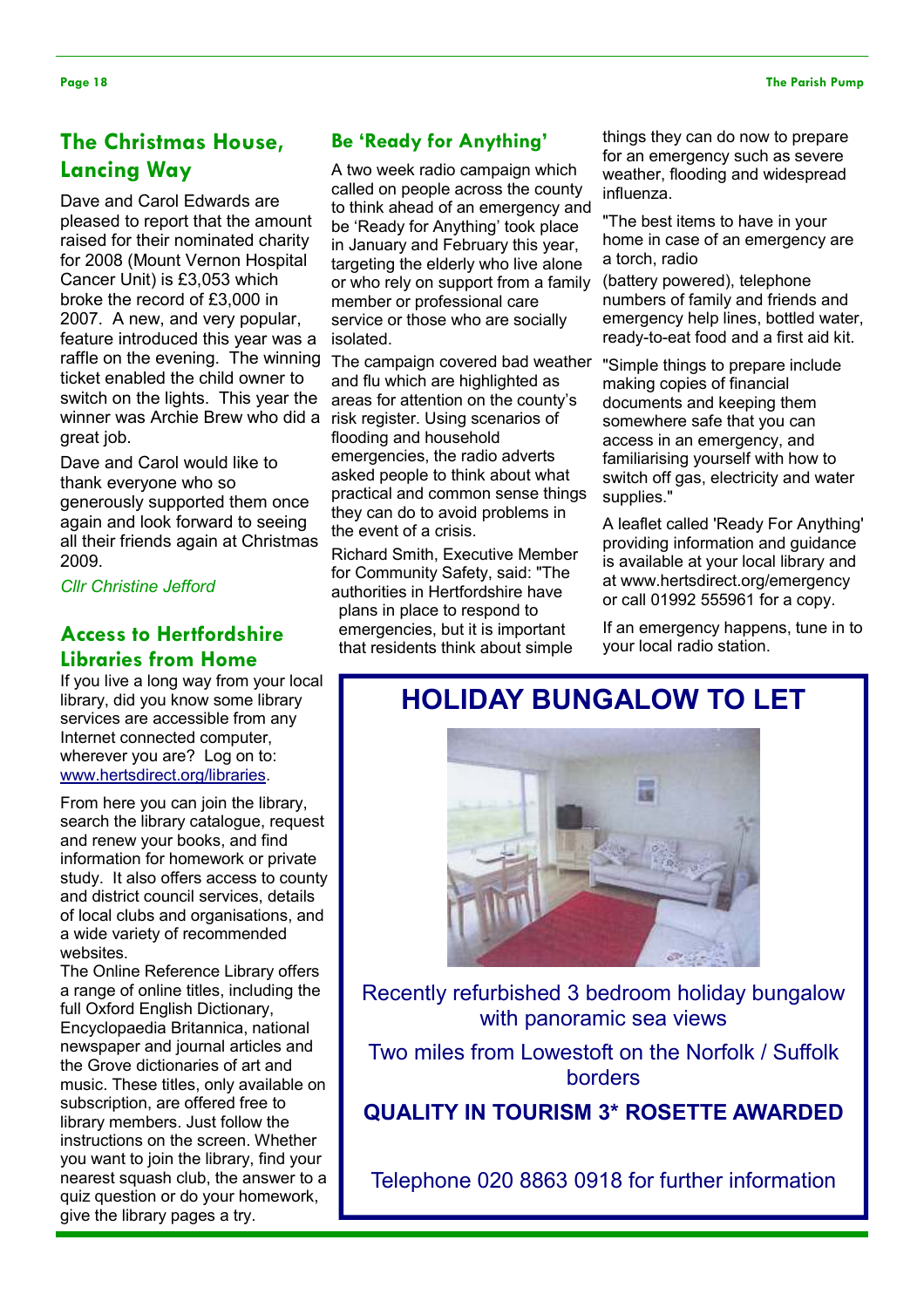| <b>CROXLEY GREEN GARDEN</b><br><b>COMPETITION 2009</b><br><b>ENTRY FORM</b> |                                            |                          |                     | CROXLEY (GREEN<br>PARISH · COUNCIL<br>in association with |
|-----------------------------------------------------------------------------|--------------------------------------------|--------------------------|---------------------|-----------------------------------------------------------|
|                                                                             |                                            |                          |                     | <b>Croxley Green Gardening Club</b>                       |
| Mr/Mrs/Miss                                                                 |                                            |                          | <b>First Name</b>   |                                                           |
| Sumame                                                                      |                                            |                          |                     |                                                           |
| Company<br>(if applicable)<br>Address                                       |                                            |                          |                     |                                                           |
|                                                                             |                                            |                          | Post Code           |                                                           |
| Telephone No                                                                |                                            |                          | Signature           |                                                           |
|                                                                             | Categories - Please tick where appropriate |                          |                     |                                                           |
|                                                                             | <b>HOUSEHOLD SECTION</b>                   | <b>OR</b>                |                     | BEST FLORAL DISPLAY FRONTING PUBLIC<br><b>HIGHWAY</b>     |
| Front Garden                                                                |                                            |                          | <b>Public House</b> |                                                           |
| Small Back Garden<br>(less than 60' x 30')                                  |                                            | <b>Community Gardens</b> |                     |                                                           |
| Large Back Garden                                                           | (more than $60' \times 30'$ )              |                          |                     |                                                           |
| Best Floral Container Display                                               |                                            |                          |                     |                                                           |

Completed entry forms to be returned no later than 11 July 2009 Croxley Green Parish Council, Community Way, Croxley Green, Herts WD3 3SU

# Parish Council Meetings - general public welcome



Council meeting - last Thursday of each month (except May and August)

Annual Parish Meeting - last Thursday in April

Annual General Meeting - second Thursday in May

Environment & Amenity meeting - first Tuesday of each month (except May and August)

Planning & Development meeting - first and third Wednesday of each month

Finance & Administration meeting - second Thursday of each month (except August)